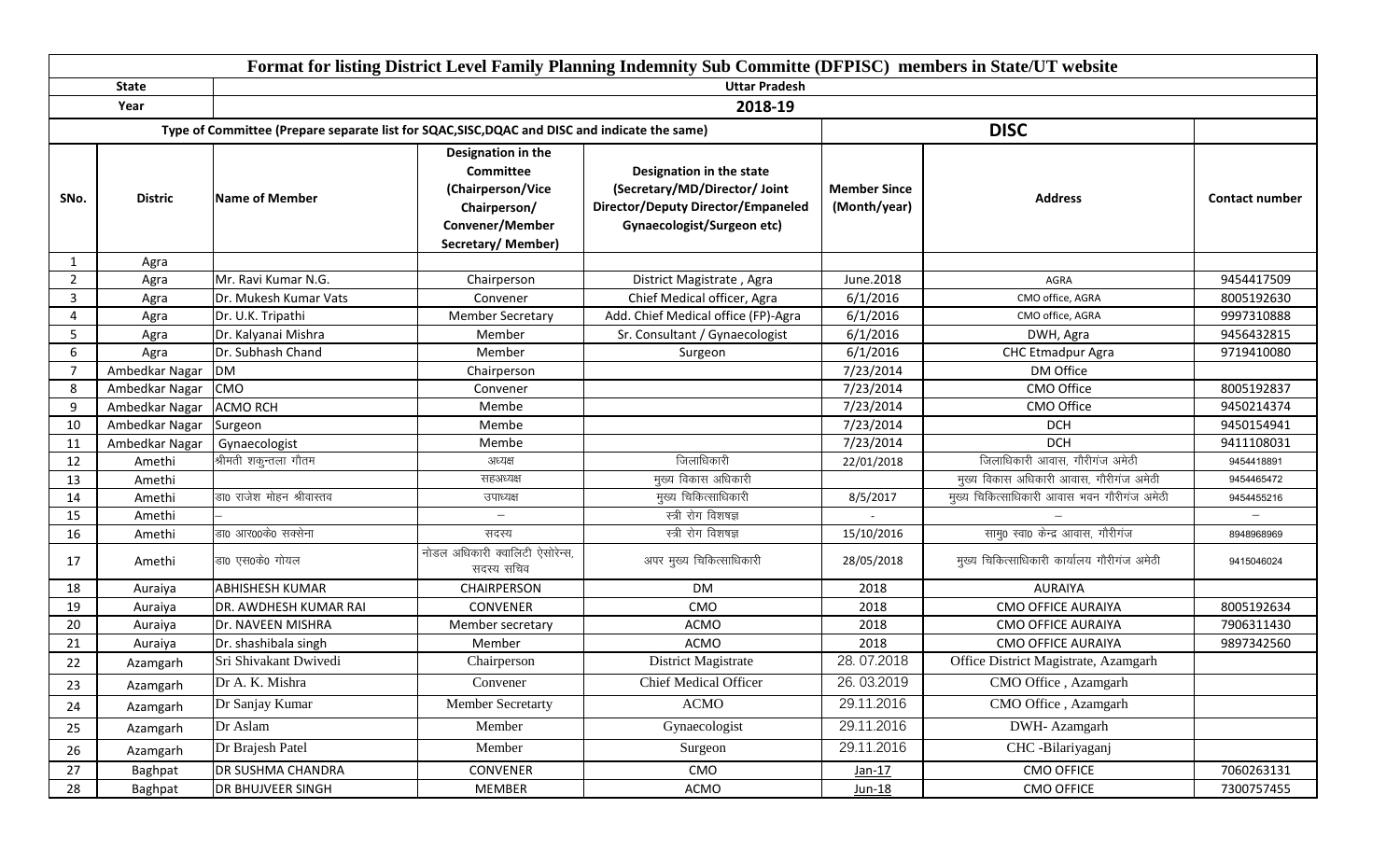| 29 | Baghpat         | <b>DR ANJUBALA</b>             | <b>MEMBER</b>           | <b>GYNAE</b>                                                     | Jun-18           | <b>CMO OFFICE</b>                   | 9837118757 |
|----|-----------------|--------------------------------|-------------------------|------------------------------------------------------------------|------------------|-------------------------------------|------------|
| 30 | Baghpat         | <b>DR. JITENDRA YADAV</b>      | <b>MEMBER</b>           | <b>SURGEN</b>                                                    | $Jun-18$         | <b>CMO OFFICE</b>                   | 9719014796 |
| 31 | Bahraich        | Mr. Shambhu Kumar              | Chairperson             | DM                                                               | Feb-19           | DM office Bahraich                  | 9450017535 |
| 32 | Bahraich        | Dr Suresh Singh                | Convener                | CMO                                                              | Mar-19           | CMO office Bahraich                 | 9454455262 |
| 33 | Bahraich        | Dr F R Malik                   | Member                  | Surgeon                                                          | Feb-17           | Male Hospital                       | 9415151944 |
| 34 | <b>Bahraich</b> | Dr Madhu Gairola               | Member                  | <b>CMS Female</b>                                                | Feb-17           | Female Hospital                     | 9450096669 |
| 35 | Bahraich        | Dr.P.K.Bandil                  | Member/Secretary        | Nodel-FP-QA                                                      | Feb-17           | CMO office Bahraich                 | 9918156544 |
| 36 | <b>Ballia</b>   | District Magistrate            | Chairperson             |                                                                  |                  | District Ballia                     |            |
| 37 | Ballia          | Dr. S.P. Rai                   | Converner               |                                                                  |                  | District Ballia                     |            |
| 38 | Ballia          | Dr. V.K. Singh                 | Member                  | Surgeon                                                          | 02/2016          | CHC Khejuri                         | 9450779728 |
| 39 | Ballia          | Dr. Sangam Singh               | Member                  | <b>DGO</b>                                                       | 02/2016          | <b>DWH</b>                          | 9918692499 |
| 40 | Banda           | डा0 सन्तोष कुमार               | अध्यक्ष                 | मुख्य चिकित्सा अधिकरी                                            | मई 2017          | कार्यालय मुख्य चिकित्साधिकारी-बांदा | 8005192640 |
| 41 | Banda           | डा0 भगवती प्रसाद               | सचिव सदस्य              | अपर मुख्य चिकित्साधिकारी-प0क0                                    | मई 2017          | कार्यालय मुख्य चिकित्साधिकारी-बांदा | 9415143568 |
| 42 | Banda           | डा0 चारु गौतम                  | सदस्य                   | स्त्री रोग विशेषज्ञ                                              | अप्रैल 2015      | जिला महिला चिकित्सालय–बांदा         | 9451434125 |
| 43 | Banda           | डा0 आर0के0 गुप्ता              | सदस्य                   | ऐनेस्थेटिस्ट / बाल रोग विशेषज्ञ / फिजिशियन                       | मई 2015          | जिला चिकित्सालय-बांदा               | 9450034428 |
| 44 | Banda           | डा0 किशोरीलाल                  | सदस्य                   | जिला चिकित्सालयों के नर्सिंग सुपरिन्टेडेंट / उप<br>सुपरिन्टेडेंट | जुलाई 2016       | जिला चिकित्सालय–बांदा               | 8005192743 |
| 45 | Banda           | रफीक नर्सिंग होम–बांदा         | सदस्य                   | प्रतिनिधि-FOGSI/IMA                                              | अप्रैल 2015      | मर्दन नाका बांदा                    | 9415144044 |
| 46 | Barabanki       | <b>SRI UDAY BHANU TRIPATHI</b> | CHAIRPERSON             | $\Omega$                                                         | 28.06.2017       | BARABANKI                           |            |
| 47 | Barabanki       | <b>DR RAMESH CHANDRA</b>       | <b>CONVENER</b>         | $\Omega$                                                         | 28.06.2017       | <b>BARABANKI</b>                    |            |
| 48 | Barabanki       | <b>DR.R.C VERMA</b>            | SECRETARY/MEMBER        | $\mathbf{0}$                                                     | 28.06.2017       | <b>BARABANKI</b>                    |            |
| 49 | Barabanki       | <b>DR.AJEET SINGH</b>          | <b>MEMBER</b>           | $\mathbf 0$                                                      | 28.06.2017       | BARABANKI                           |            |
| 50 | Barabanki       | <b>DR.ABHA ASHUTOSH</b>        | <b>MEMBER</b>           | $\mathbf 0$                                                      | 28.06.2017       | <b>BARABANKI</b>                    |            |
| 51 | Bareilly        | Sh. Virendra Kumar Singh       | Chairperson             | DM, Bareilly                                                     | <b>Jul-18</b>    | DM Residence, Bareilly              |            |
| 52 | Bareilly        | Dr. V.K. Shukla                | Convener                | CMO, Bareilly                                                    | Jul-18           | CMO Residence, Bareilly             | 9456282443 |
| 53 | <b>Bareilly</b> | Dr. Sadhna Agarwal             | <b>Member Secretary</b> | ACMO, FW, Bareilly                                               | Dec-18           | CMO campus, Bareilly                | 9412738755 |
| 54 | Bareilly        | Dr. Shashi Gupta               | Member                  | Sr. Consultant DWH, Bareilly                                     | Jul-18           | DWH, Bareilly                       | 9410429717 |
| 55 | Bareilly        | Dr. Abbas Ali Ansari           | Member                  | Dy. DLO/Surgeon, Bareilly                                        | <b>Jul-18</b>    | Jagatpur, Bareilly                  | 9719291723 |
| 56 | Basti           | Dr.Rajshakhar                  | Chairperson             | <b>DM</b>                                                        | <b>July.2018</b> | DM Office, Basti                    | 9454417528 |
| 57 | Basti           | Dr.J.L.M.Kushwaha              | Convener                | <b>CMO</b>                                                       | Sept.2017        | CMO Office, Basti                   | 8005192643 |
| 58 | Basti           | Dr.C.K.Verma                   | <b>Member Secretary</b> | <b>ACMO</b>                                                      | Sept.2017        | UIP Office, Basti                   | 9196020000 |
| 59 | Basti           | Dr.Mamta Rani                  | Member                  | Gynecologist                                                     | Sept.2017        | Dist. Woman Hospital, Basti         | 9415785607 |
| 60 | Basti           | Dr.V.K.Srivastava              | Member                  | Sergion                                                          | Sept.2017        | Dist. Hospital , Basti              | 9415122207 |
| 61 | Bijnor          | Mr Vinod Kumar Gaud            | ADM-Administration      | Chairperson                                                      | 2018-19          | ADM office collectrate, Bijnor      |            |
| 62 | Bijnor          | Dr Sharad Kumar Tyagi          | CMO                     | Convener                                                         | 2018-19          | CMO office Bijnor                   | 8006345626 |
| 63 | Bijnor          | Dr Rohtash Singh               | ACMO-RCH                | Secretary Member                                                 | 2018-19          | <b>CMO Campus Bijnor</b>            | 9412140593 |
| 64 | Bijnor          | Dr Abha Varma                  | <b>CMS</b>              | Member                                                           | 2018-19          | DWH Bijnor                          | 9412216571 |
| 65 | Bijnor          | Dr Gyan Chand                  | Senior Consultante      | Member                                                           | 2018-19          | <b>DCH Campus</b>                   | 9212153396 |
| 66 | Budaun          | Mr. Dinesh Kumar               | Chairperson             | DM                                                               |                  | Budaun                              | 9454417525 |
| 67 | Budaun          | Dr. Rajendra Prasad            | Member                  | CMO                                                              |                  | CMO Office District Budaun          | 8005192645 |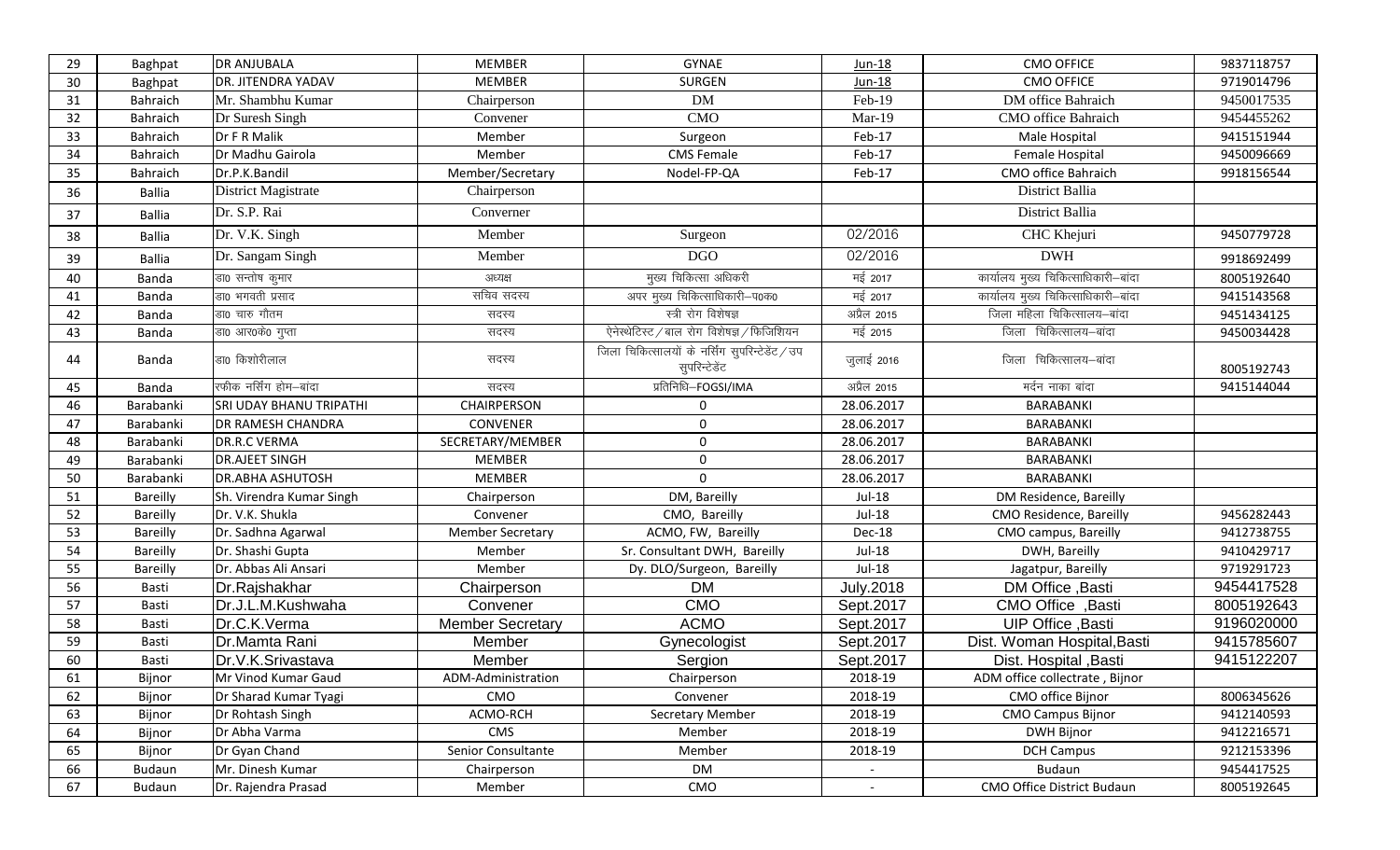| 68  | Budaun      | Dr. Pramod Kumar       | Member                  | ACMO (RCH)                                          |                           | CMO Office District Budaun       | 8279713993   |
|-----|-------------|------------------------|-------------------------|-----------------------------------------------------|---------------------------|----------------------------------|--------------|
| 69  | Chitrakoot  | विशाख जी               | अध्यक्ष                 | जिलाधिकारी                                          | सितम्बर 2014              | कार्या0 जिलाधिकारी, चित्रकूट     | 9454417532   |
| 70  | Chitrakoot  | डा0 राजेन्द्र सिंह     | संयोजक                  | मुख्य चिकित्सा अधिकारी                              | सितम्बर 2014              | कार्या0 मु0चि0अ0 चित्रकूट        | 8005192648   |
| 71  | Chitrakoot  | डा0 ए0बी0 कटियार       | सदस्य / सचिव            | अपर मुख्य चिकित्साधिकारी आरसीएच                     | सितम्बर 2014              | कार्या0 मु0चि0अ0 चित्रकूट        | 7985852586   |
| 72  | Chitrakoot  | डा0 आर0के0 चौरिहा      | सदस्य                   | उप मुख्य चिकित्साधिकारी $\angle$ स्त्रीरोग विशेषज्ञ | सितम्बर 2014              | कार्या0 मु0चि0अ0 चित्रकूट        | 9415182131   |
| 73  | Chitrakoot  | डा0 दीपेन्द्र सिंह     | सदस्य                   | सर्जन                                               | सितम्बर 2014              | संयुक्त जिला चिकित्सालय,चित्रकूट | 9415218435   |
| 74  | Deoria      | Amit Kishor            | President               | <b>IAS</b>                                          | 2018-19                   | Deoria                           |              |
| 75  | Deoria      | Dr. Dhirendra Kumar    | Convenar                | <b>CMO</b>                                          | 2018-19                   | Deoria                           | 8005192853   |
| 76  | Deoria      | Dr. S.N. Singh         | <b>Member Secreatry</b> | Add. CMO                                            | 2018-19                   | <b>CMO Office Deoria</b>         | 9415629563   |
| 77  | Deoria      | Dr. Alpana Rani Gupta  | Member                  | Gynaecologist                                       | 2018-19                   | DWH, Deoria                      | 9415341600   |
| 78  | Deoria      | Dr. Rakesh Kumar       | Member                  | Surgeon                                             | 2018-19                   | DH, Deoria                       | 9415381389   |
| 79  | Etah        | Shri. IP Pandey        | Chairperson             | <b>DM</b>                                           | April, 2017               | DM Office, Etah                  | 9454417514   |
| 80  | Etah        | Dr. Ajay Agrawal       | Convener                | CMO                                                 | April, 2017               | CMO Office, Etah                 | 8005192862   |
| 81  | Etah        | Dr. A.K. Yadav         | <b>Member Secretary</b> | <b>ACMO</b>                                         | April, 2017               | CMO Office, Etah                 | 8006674368   |
| 82  | Etah        | Dr. Anita Kumari       | Member                  | Gynaecologist                                       | April, 2017               | DWH, Etah                        | 9737604648   |
| 83  | Etah        | Dr. R.N. Jindal        | Member                  | Orthopaedic Surgeon                                 | April, 2017               | DWH, Etah                        | 9411231631   |
| 84  | Faizabad    | Anujesh Kumar Jha      | President               | <b>District Magistrate</b>                          | 2017                      | DM office                        | 9454417541   |
| 85  | Faizabad    | Dr H O Srivastava      | Convenor                | CMO                                                 | 2017                      | CMO office                       | 8005192652   |
| 86  | Faizabad    | Dr C B Diwedi          | <b>Member Secretary</b> | ACMO                                                | 2017                      | CMO office                       |              |
| 87  | Faizabad    | Dr Vineeta Rai         | Member                  | <b>DGO</b>                                          | 2017                      | <b>DWH</b>                       |              |
| 88  | Faizabad    | Dr S P Bansal          | Member                  | Surgeon                                             | 2017                      | <b>DMH</b>                       |              |
| 89  | Faizabad    | Dr S K Shukla          | Member                  | Surgeon                                             | 2017                      | <b>DWH</b>                       |              |
| 90  | Faizabad    | Dr Vikas Agarwal       | Member                  |                                                     | 2017                      |                                  |              |
| 91  | Faizabad    | Geeta Srivastava       | Member                  |                                                     | 2017                      |                                  |              |
| 92  | Farrukhabad | Dr.Krishna Bose        | Member                  | DGO                                                 | 2017-18                   | <b>DWH</b>                       | 8299243480   |
| 93  | Farrukhabad | Dr.Asha Arora          | Member                  | <b>DGO</b>                                          | 2017-18                   | <b>DWH</b>                       | 9452628356   |
| 94  | Farrukhabad | Dr.Kailash             | Member                  | Paedatrician                                        | 2017-18                   | <b>DWH</b>                       | 88406480045  |
| 95  | Farrukhabad | Dr.Dalvir Singh        | <b>Member Secretary</b> | <b>ACMO</b>                                         | 2017-18                   | ACMO OFFICE-DHO-FKD              | 8077835500   |
| 96  | Farrukhabad | <b>MS VIMLA</b>        | Member                  | <b>Nursing Suprritendent</b>                        | 2017-18                   | <b>DWH</b>                       |              |
| 97  | Farrukhabad | Dr.Arbind Gupta        | Member                  | <b>IMA</b>                                          | 2017-18                   | Awas Vikas fkd                   | 9670739822   |
| 98  | Farrukhabad | Dr.Ashok Kumar         | Member                  | Physician DH                                        | 2017-18                   | DH                               | 9453497296   |
| 99  | Fatehpur    | Mr.Sanjeev Singh       | Chairperson             | District Magistrate                                 | June 2018 to<br>Till date | Fatehpur                         | 05180-224439 |
| 100 | Fatehpur    | Dr. Uma Kant Pandey    | Vice Chairperson        | Chief Medical Officer                               | Sept to Till date         | Fatehpur                         | 9838775740   |
| 101 | Fatehpur    | Dr. Narendra Singh Man | <b>Member Secretary</b> | <b>ACMO RCH</b>                                     | July To Till date         | Fatehpur                         | 9450690444   |
| 102 | Fatehpur    | Dr. Rekha Rani         | Member                  | <b>CMS</b>                                          | Up to Till date           | District Women Hospital Fatehpur | 9935164138   |
| 103 | Fatehpur    | Dr. Ravi Anand         | Member                  | Surgeon                                             | Up to Till date           | District Hospital Fatehpur       | 8400226622   |
| 104 | Ghaziabad   | Ritu maheshwari        | President               | D.M.                                                | August, 17                | Ghaziabad                        | $\mathbf 0$  |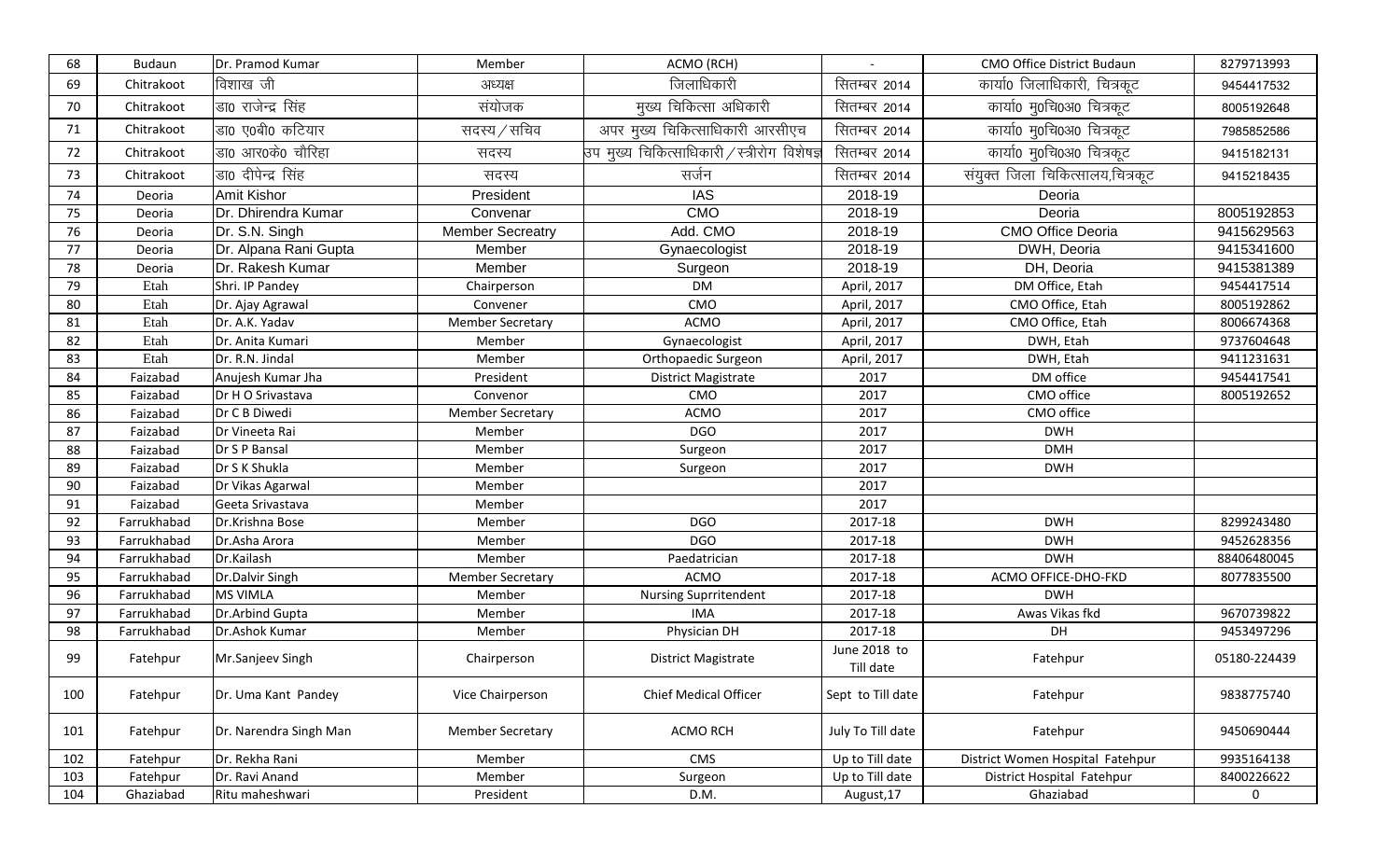| 105 | Ghaziabad | Dr. Narendra Gupta           | Convener                | <b>Chief Medical Officer</b>               | July,17     | Ghaziabad                  | 9454455188 |
|-----|-----------|------------------------------|-------------------------|--------------------------------------------|-------------|----------------------------|------------|
| 106 | Ghaziabad | Dr. Sanjay Aggarwal          | <b>Member Secretary</b> | Dy. Chief Medical Officer/Nodal Officer-QA | April,17    | Ghaziabad                  | 9958665501 |
| 107 | Ghaziabad | Dr. Deepa Tyagi              | Member                  | Chief Medical Superintendent(DWH)          | April,17    | Ghaziabad                  | 9810636857 |
| 108 | Ghaziabad | Dr. G.P. Mathuria            | Member                  | Surgeon/MS, CHC Loni                       | January, 17 | Ghaziabad                  | 9953123012 |
| 109 | Ghazipur  | Sri K Bala Ji                | Chairperson             | District Magistrate, Ghazipur              | 05.12.2016  | DM Office Ghazipur         | 9454417577 |
| 110 | Ghazipur  | Dr GC Mauriya                | Convener                | Chief Medical officer, Ghazipur            | 05.12.2016  | CMO office, Ghazipur       | 8005192658 |
| 111 | Ghazipur  | Dr KK Verma                  | <b>Member Secretary</b> | Add. Chief Medical office (FP)-Ghazipur    | 05.12.2016  | CMO office, Ghazipur       | 9415974717 |
| 112 | Ghazipur  | Dr Vineeta Jaiswal           | Member                  | Sr. Consultant / Gynaecologist             | 05.12.2016  | DWH, Ghazipur              | 9415256068 |
| 113 | Ghazipur  | Dr Tanveen Afroj             | Member                  | Pedt. DH Ghazipur                          | 05.12.2016  | District Hospital Ghazipur | 9415830065 |
| 114 | Ghazipur  | Dr Rajni Rai                 | Member                  | Pvt Accrediated Nurshing Home              | 05.12.2016  | Raj Nurshing Home Ghazipur | 9415231276 |
| 115 | Ghazipur  | Dr Surjeet Vishkarma         | Member                  | <b>Nurshing Cadre Ghazipur</b>             | 05.12.2016  | DWH, Ghazipur              | 9453361800 |
| 116 | Ghazipur  | Smt Bacchi Devi              | Member                  | Distrtict Level DGC Ghazipur               | 05.12.2016  | District Hospital Ghazipur | 9450724708 |
| 117 | Ghazipur  | Dr Bawan Das                 | Member                  | FOGGSI/IMA Ghazipur                        | 05.12.2016  | Ghazipur                   | 9415231276 |
| 118 | Ghazipur  | Dr Rajni Rai                 | Member                  | NGO Ghazipur                               | 05.12.2016  | Raj Nurshing Home Ghazipur | 9415889191 |
| 119 | Gonda     | Kaptian Prabhansu Srivastva  | Chairman                | DM Gonda                                   | 26/4/2018   | DM Gonda                   | 9454417537 |
| 120 | Gonda     | Dr. Santosh Kumar Srivastava | Convener                | CMO Gonda                                  | 26/4/2018   | CMO Gonda                  | 8005192659 |
| 121 | Gonda     | Dr. Lalita Kerkatta          | Member                  | Gynaecologist                              | 26/4/2018   | DWH, Gonda                 | 9415454811 |
| 122 | Gonda     | Dr. Deepmala                 | Member                  | Gynaecologist                              | 26/4/2018   | DWH, Gonda                 |            |
| 123 | Gonda     | Dr. Gungan Bhatnagar         | Member                  | Gynaecologist                              | 26/4/2018   | DWH, Gonda                 |            |
| 124 | Gonda     | Dr. V.K.Gupta                | Member                  | Surgeon                                    | 26/4/2018   | DH, Gonda                  |            |
| 125 | Gonda     | Dr.Malick Alamgir            | Member                  | Nodal QA Gonda                             | 26/4/2018   | CMO, Office, Gonda         | 9415327558 |
| 126 | Gorakhpur | K.Vijayendra Pandiyan        | Chairman                | D.M                                        |             | D.M.Office Gorakhpur       | 9454417544 |
| 127 | Gorakhpur | Dr. Srikant Tiwari           | Convener                | C.M.O                                      |             | C.M.O.Office. Gorakhpur    | 8005192660 |
| 128 | Gorakhpur | Dr. Vikash Agrawal           | Member                  | <b>Child Specialist</b>                    |             | CHC Campierganj            | 9369671857 |
| 129 | Gorakhpur | Dr. V.K.Suman                | Member                  | Phycian                                    |             | DH Gorakhpur               | 9415321633 |
| 130 | Gorakhpur | Dr. Susma Sinha              | Member                  | Gynaecologist                              |             | <b>DWH Gorakhpur</b>       | 8738083386 |
| 131 | Gorakhpur | Dr. Dhananjay Kumar          | Member                  | Surgeon                                    |             | CHC Pipraich               | 9415314596 |
| 132 | Gorakhpur | Dr. R.P.Gautam               | Member                  | Anestheticst                               |             | <b>CHC Pipraich</b>        | 9415267816 |
| 133 | Gorakhpur | Varunika messey              | Member                  | <b>Nursing Supritendent</b>                |             | DH Gorakhpur               | 7007444149 |
| 134 | Gorakhpur | M.M.Janson                   | Member                  | <b>Nursing Supritendent</b>                |             | <b>DWH Gorakhpur</b>       | 9628005392 |
| 135 | Gorakhpur | Mr. K.K.Yadav                | Member                  | <b>District Lawyer</b>                     |             | DM Office Gorakhpur        | 9450281373 |
| 136 | Hamirpur  | Mr. Abhishek Prakash         | Chairperson             | <b>DM</b>                                  | $Sep-18$    | DM Office                  |            |
| 137 | Hamirpur  | Dr. Sant Raj                 | Vice Chairperson        | CMO                                        | $Sep-18$    | CMO Office                 | 8005192661 |
| 138 | Hamirpur  | Dr. M.K. Vallabh             | Member Secretary        | Dyt. CMO                                   | Jul-14      | CMO Office                 | 7500073231 |
| 139 | Hamirpur  | Dr. Asha Sachan              | Member                  | Gynaecologist                              | Jul-14      | <b>DWH</b>                 | 9450855181 |
| 140 | Hamirpur  | Dr. Vinay Prakash            | Member                  | Surgeon                                    | $Jul-14$    | <b>DMH</b>                 | 9415157410 |
| 141 | Hamirpur  | Dr.P.K.Singh                 | Member                  | <b>CMS</b>                                 | $Jul-14$    | <b>DWH</b>                 | 9451612453 |
| 142 | Hamirpur  | Dr. Raj Tilak Banarji        | Member                  | Anaesthetist                               | $Jul-14$    | DMH                        |            |
| 143 | Hamirpur  | Mrs. Manjulika               | Member                  | <b>Staff Nurse</b>                         | $Jul-14$    | <b>DWH</b>                 | 9415725888 |
| 144 | Hamirpur  | Mrs. Munni Sachan            | Member                  | <b>Staff Nurse</b>                         | $Jul-14$    | <b>DWH</b>                 | 9452582320 |
| 145 | Hamirpur  | Mr. Abdul Karook Khan        | Member                  | <b>DGC Criminal Civil</b>                  | $Jul-14$    | Civil Court Hamirpur       | 9935682251 |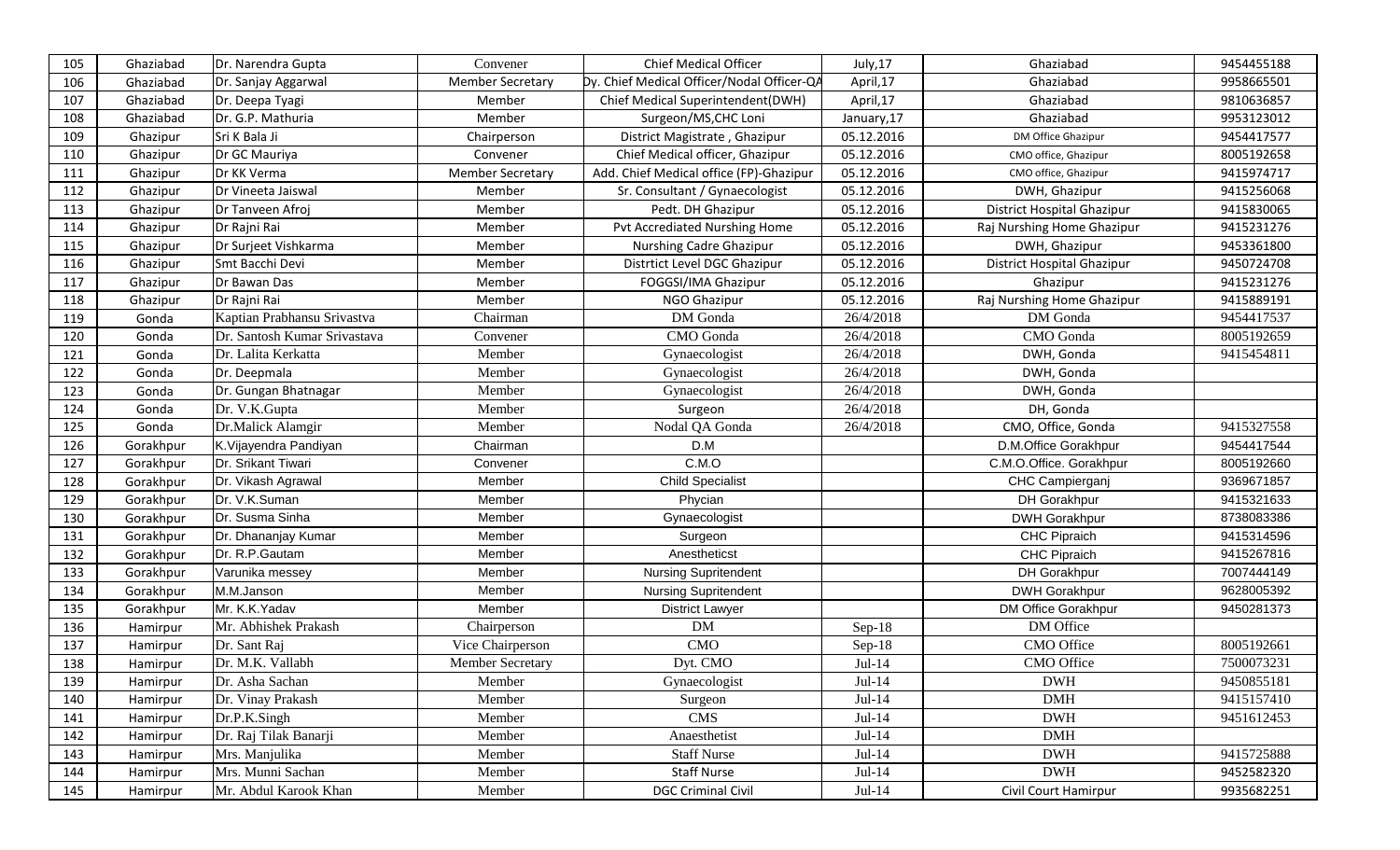| 146 | Hamirpur | Dr. Poonam Sachan                 | Member                  | Gynaecologist                | Jul-14     | <b>DWH</b>                                                     | 9415797474   |
|-----|----------|-----------------------------------|-------------------------|------------------------------|------------|----------------------------------------------------------------|--------------|
| 147 | Hapur    | Aditi Singh                       | President               | <b>DM</b>                    | 2018       | DM Office, Hapur                                               | 0122-2304833 |
| 148 | Hapur    | Dr. Rajveer Singh                 | Convenor                | CMO                          | 2018       | CMO Office, Hapur                                              | 9412125918   |
| 149 | Hapur    | Dr. Rekha Sharma                  | Sectratery              | <b>ACMO</b>                  | 2017       | CMO Office, Hapur                                              | 9837078465   |
| 150 | Hapur    | Dr. Praveen Sharma                | Member                  | Deputy CMO                   | 2016       | CMO Office, Hapur                                              | 9760034759   |
| 151 | Hapur    | Dr. Deepti Malik                  | Member                  | Gynae                        | 2016       | <b>CHC Hapur</b>                                               | 9313186001   |
| 152 | Hapur    | Dr. Ravindra Kumar                | Member                  | Surgeon                      | 2016       | CHC Garh                                                       | 8869827288   |
| 153 | Hardoi   | Sri Pulkit Khare                  | Chairman                | <b>District Magistrate</b>   | Dec 17     | DM Residence, Hardoi                                           | 9454417556   |
| 154 | Hardoi   | Dr. S.K.Rawat                     | Convenor                | <b>Chief Medical Officer</b> | June/2018  | Koyal Bagh Coloney, Hardoi                                     | 9454455207   |
| 155 | Hardoi   | Dr.Swami Dayal                    | <b>Member Secretary</b> | Add. CMO, Hardoi             | 2015       | Canal Road, Hardoi                                             |              |
| 156 | Hardoi   | Dr. Vishi Rawat                   | Member                  | Gynae, DWH, Hardoi           | Sep/2016   |                                                                | 8765530151   |
| 157 | Hardoi   | Dr.Ashok Priyadarshi              | Member                  | Surgeon, DH, Hardoi          | Sep/2016   |                                                                | 9450377992   |
| 158 | Hathras  | Mr. Praveen Kumar Lakshakar       | Chairperson             | DM                           | 26.03.2018 | DM Office, Hathras                                             | 9454417515   |
| 159 | Hathras  | Dr. Brijesh Rathor                | Convener                | <b>CMO</b>                   | 21.08.2017 | <b>CMO Office Hathras</b>                                      | 8005192663   |
| 160 | Hathras  | Dr. D.K. Agrawal                  | Member Secretary        | <b>ACMO</b>                  | 11.08.2016 | <b>CMO</b> Office Hathras                                      | 9412811504   |
| 161 | Hathras  | Dr. Meenakshi Singh               | Member                  | Gynaecologist                | 11.08.2016 | CHC Sasni                                                      | 9756909087   |
| 162 | Hathras  | Dr. Ramlakhan Singh               | Member                  | Surgeon                      | 01.04.2014 | <b>CHC</b> Sadabad                                             | 9319137387   |
| 163 | Jalaun   | Dr.Manan Akhtar                   | Chairperson             | <b>DM</b>                    | Jan-18     | Urai-Jalaun                                                    |              |
| 164 | Jalaun   | Dr. Alpana Bartariya              | Vice Chairperson        | CMO                          | $Jan-18$   | Urai-Jalaun                                                    |              |
| 165 | Jalaun   | Dr. A.k. Saxsena                  | Member                  | <b>CMS</b>                   | $Jan-18$   | Urai-DMH                                                       |              |
| 166 | Jalaun   | Dr. Sunita Banaudha               | Member                  | <b>CMS</b>                   | $Jan-18$   | Urai-DWH                                                       |              |
| 167 | Jalaun   | Dr. B.M. Khair                    | Member                  | <b>ACMO</b>                  | $Jan-18$   | Urai-Jalaun                                                    |              |
| 168 | Jalaun   | Dr.P.C. Purohit                   | Member                  | <b>IIM</b> President         | $Jun-18$   | Urai-Jalaun                                                    |              |
| 169 | Jalaun   | Dr. Basant Lal                    | Member                  | Surgen                       | $Jan-18$   | Urai-DMH                                                       |              |
| 170 | Jalaun   | Dr. Sunil Kumar Agrawal           | Member                  | Anesthetic                   | $Jan-18$   | Urai-DMH                                                       |              |
| 171 | Jalaun   | Dr. Sanjiv Kumar Agrawal          | Member                  | Pediatric                    | $Jan-18$   | Urai-DMH                                                       |              |
| 172 | Jalaun   | Dr. S.K Pal                       | Member                  | Pediatric                    | $Jan-18$   | Urai-DWH                                                       |              |
| 173 | Jalaun   | <b>MOIC Kalpi</b>                 | Member                  | <b>MOIC</b>                  | $Jan-18$   | CHC-Kalpi                                                      |              |
| 174 | Jalaun   | MOIC Dakor, Pindari, Chiriya Ramp | Member                  | <b>MOIC</b>                  | $Jan-18$   | Pindari, PHC-Chiriya, CHC Rampura, PHC - Kuthaund, PHC- Babai. |              |
| 175 | Jalaun   | Dr. Anjana Gupta                  | Member                  | Private Doctor               | $Jan-18$   | Rajaram Kalawati Hospital Urai                                 |              |
| 176 | Jalaun   | Dr. Mo Ahmad Riyaj                | Member                  | DGC Vidhik Sell              | $Jan-18$   | Urai-Jalaun                                                    |              |
| 177 | Jalaun   | Kamlesh Verma                     | Member                  | Metran                       | $Jan-18$   | DH-Urai                                                        |              |
| 178 | Jalaun   | Vidya Devi                        | Member                  | Sister                       | $Jan-18$   | DWH-Urai                                                       |              |
| 179 | Jalaun   | Pravin Jadaun                     | Member                  | <b>NGO</b>                   | $Jan-18$   | Urai-Jalaun                                                    |              |
| 180 | Jaunpur  | Sh. Arvind Malanga                | Chairperson             | IAS                          | 7/25/2017  | Jaunpur                                                        | 9454417578   |
| 181 | Jaunpur  | Dr. Ram ji Panday                 | Convener                | <b>MBBS</b>                  | 6/6/2018   | Jaunpur                                                        | 8005192665   |
| 182 | Jaunpur  | Dr. R. S. Kushwaha                | Secretary               | <b>MBBS</b>                  | 7/25/2017  | Jaunpur                                                        | 9415621736   |
| 183 | Jaunpur  | Dr. R.S. saroj                    | Member                  | <b>MS Surgon</b>             | 7/25/2017  | Jaunpur                                                        | 7007724326   |
| 184 | Jaunpur  | Dr. R.K. Gupta                    | Member                  | <b>DGO</b>                   | 7/25/2017  | Jaunpur                                                        | 9919202190   |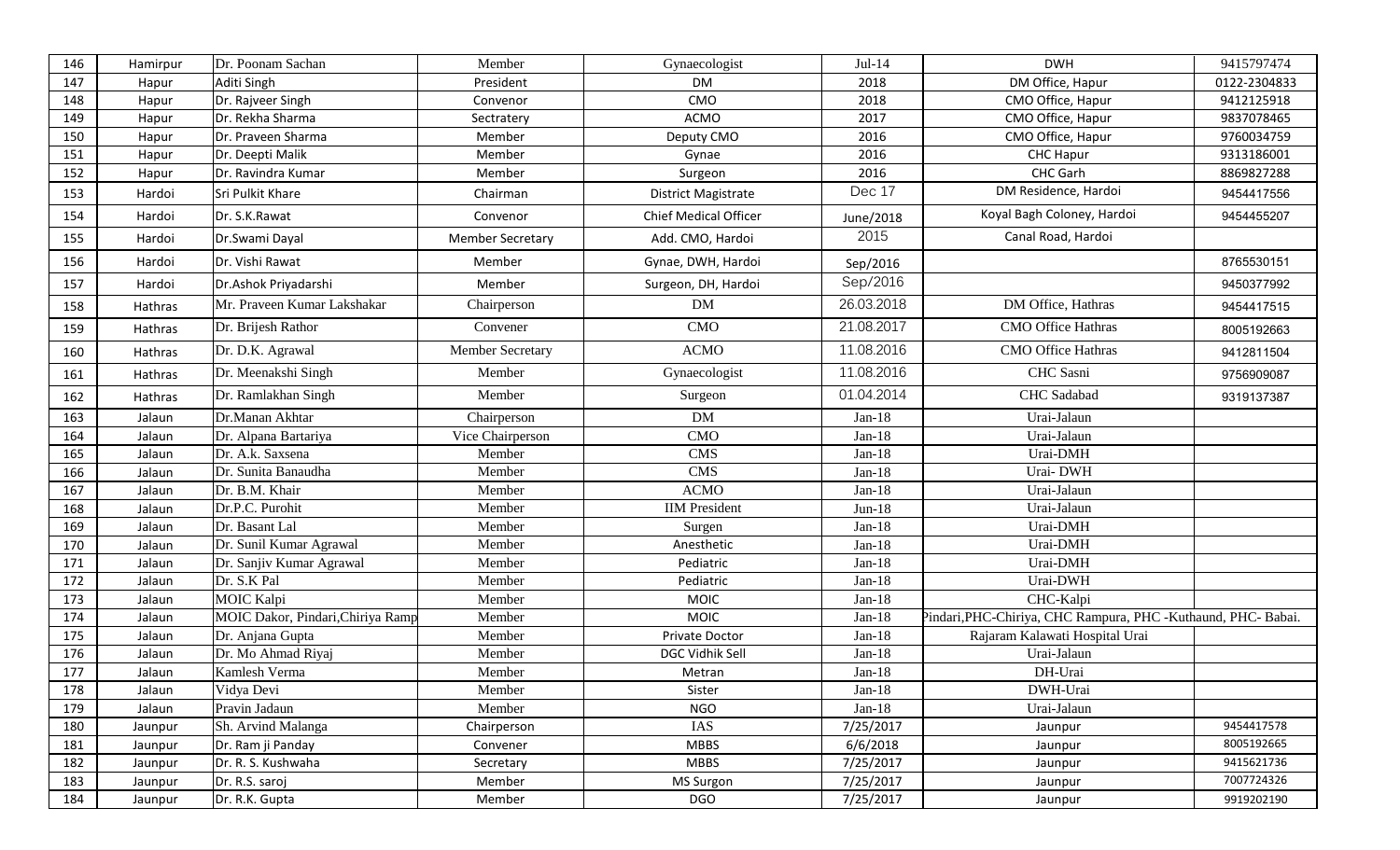| 185 | Jhanshi      | Sri. Shiv Sahay Awasthi | Chairperson              | <b>DM</b>                      | 19.11.2016          | <b>JHANSI</b>                                    | 9454417547   |
|-----|--------------|-------------------------|--------------------------|--------------------------------|---------------------|--------------------------------------------------|--------------|
| 186 | Jhanshi      | Dr. Sushil Prakash      | Convener                 | <b>CMO</b>                     | 26.05.2018          | CMO Office Jhansi                                | 9415509425   |
| 187 | Jhanshi      | Dr.N.K. Jain            | Member Secretary         | <b>ACMO</b>                    | 8/28/2014           | CMO Office Jhansi                                | 9838091847   |
| 188 | Jhanshi      | Dr. Vashudha Agrawal    | Member                   | <b>Empaneled Gynaecologist</b> | 10.07.2018          | Distt. Women Hospital, Jhansi                    | 9451655017   |
| 189 | Jhanshi      | Dr. Soniya              | Member                   | <b>Empaneled Surgeon</b>       | 28.08.2014          | Distt. Hospital, Jhansi                          | 8126155955   |
| 190 | Kannauj      | Mr. Raveendra Kumar     | Chairperson              | DM                             | $Nov-18$            | DM Office                                        |              |
| 191 | Kannauj      | Dr. Krishna Swaroop     | Co-ordinator             | <b>CMO</b>                     | $Oct-17$            | CMO Office, Kannauj                              |              |
| 192 | Kannauj      | Dr. K.C. Rai            | Secretary Member         | <b>ACMO</b>                    | $Nov-16$            | CMO Office, Kannauj                              |              |
| 193 | Kannauj      | Dr. Manpreet Kaur       | Member                   | Gynaecologist                  | $Nov-16$            | Combined District Hospital, Kannauj              |              |
| 194 | Kannauj      | Dr. S. K. Singh         | Member                   | Surgeon                        | $Nov-16$            | Combined District Hospital, Kannauj              |              |
| 195 | Kannauj      | Dr. J. S. Randhawa      | Member                   | Anesthetist                    | $Nov-16$            | Combined District Hospital, Kannauj              |              |
| 196 | Kannauj      | Dr. Nitin Vaisya        | Member                   | Pediatrician                   | $Nov-16$            | Combined District Hospital, Kannauj              |              |
| 197 | Kannauj      | Ms. Gloria Rojlina      | Member                   | Nurse                          | $Nov-16$            | Combined District Hospital, Kannauj              |              |
| 198 | Kannauj      | Mr. Y.P.Singh           | Member                   | Advocate                       | $Nov-16$            | District Court, Kannauj                          |              |
| 199 | Kannauj      | Dr. Dileep Singh        | Member                   | <b>CMS</b> Medical College     | $Nov-16$            | Medical College, Tirwa, Kannauj                  |              |
| 200 | Kannauj      | Dr. Ajay Kumar          | Member                   | MO, CHC Gursahaiganj           | $Nov-16$            | CHC Gurshaiganj, Kannauj                         |              |
| 201 | Kanpur Dehat | Mr Rakesh Kumar Singh   | Chairperson              | D.M.                           | 2017 to til Date    | Kanpur Dehat Mati                                | 05111-271433 |
| 202 | Kanpur Dehat | Dr Heera Singh          | Convener                 | CMO                            | ay 2018 to till Dat | Kanpur Dehat Mati                                | 9454455311   |
| 203 | Kanpur Dehat | Dr Archna Srivasta      | Member                   | <b>DGO</b>                     | 2014 to till Date   | DCH female Akbarpur                              | 9415066293   |
| 204 | Kanpur Dehat | Dr Sandesh Katiyar      | Member                   | <b>Empaneled Surgeon</b>       | 2015 to till Date   | <b>APHC Aunha</b>                                | 9559777888   |
| 205 | Kanpur Nagar | Mr. Vijay Vishwas Pant  | Chairperson              | District Magistrate            | 7/1/2018            | District Court, Bada Chauraha, Kanpur Nagar      |              |
| 206 | Kanpur Nagar | Dr. Ashok Shukla        | Convener                 | <b>Chief Medical Officer</b>   | 8/3/2017            | CMO Office, Ramadevi, Kanpur Nagar               | 9415001061   |
| 207 | Kanpur Nagar | Dr. Rajesh Katiyaar     | <b>Member Secretarty</b> | <b>ACMO</b>                    | 3/20/2017           | ACMO Office, Ramadevi, Kanpur Nagar              | 9236934600   |
| 208 | Kanpur Nagar | Dr. Neeta Rani          | Member                   | Gynaecologist                  | 3/20/2017           | erin District Female Hospital, Bada Chauraha, Ka | 9305573339   |
| 209 | Kanpur Nagar | Dr. Nar Singh Rajpoot   | Member                   | Surgeon                        | 3/20/2017           | CHC-Bhillaur, Block Bhillaur, Kanpur Nagar       | 9839035324   |
| 210 | Kasganj      | Mr. Chandra Prakash     | Chairperson              | D.M.                           | Mar-19              | DM Office                                        | 9454417516   |
| 211 | Kasganj      | Dr. Pratima Shrivastva  | Secretary                | CMO                            | Sep-18              | CMO Office                                       | 9839290898   |
| 212 | Kasganj      | Dr. Rajkishor           | Member                   | CMS                            | Jul-17              | <b>DCH</b>                                       | 9411684403   |
| 213 | Kasganj      | Dr. Krishna Avtar       | Member                   | Surgeon                        | Oct-15              | <b>DCH</b>                                       | 9759479578   |
| 214 | Kasganj      | Dr. Avinash Kumar       | Member                   | <b>NHM Nodal</b>               | Oct-15              | CMO Office                                       | 9412282051   |
| 215 | Kasganj      | Dr. Sandesh Aarikh      | Member                   | LMO                            | Jun-18              | CHC                                              | 7906816003   |
| 216 | Kausambi     | Mr. Manish Kumar Verma  | Chairman                 | <b>District Magistrate</b>     | 17.06.2016          | Collectrate                                      | 9454417519   |
| 217 | Kausambi     | Mr. Indrasen Singh      | Vice Chairperson         | CDO                            | 22.11-2018          | Vikas Bhawan                                     |              |
| 218 | Kausambi     | Dr. P.N. Chaturvedi     | Coordinator              | Chief Medical Officer          | 17.06.2016          | CMO-Office                                       | 9454455137   |
| 219 | Kausambi     | Dr. Chavi Jauhari       | <b>Member Secrettary</b> | Dy. CMO                        | 20.12.2017          | CMO-Office                                       | 9451374085   |
| 220 | Kausambi     | Dr. Akhilesh            | Member                   | DGO                            | 17.06.2016          | <b>DCH</b>                                       | 9336322221   |
| 221 | Kausambi     | Dr, V.k. Shukla         | Member                   | Surgeon                        |                     | CHC Sarai Akil                                   |              |
| 222 | Kushinagar   | Dr Anil Kumar Singh     | Chairperson              | DM                             | Apr-18              | Office of DM                                     | 9454417545   |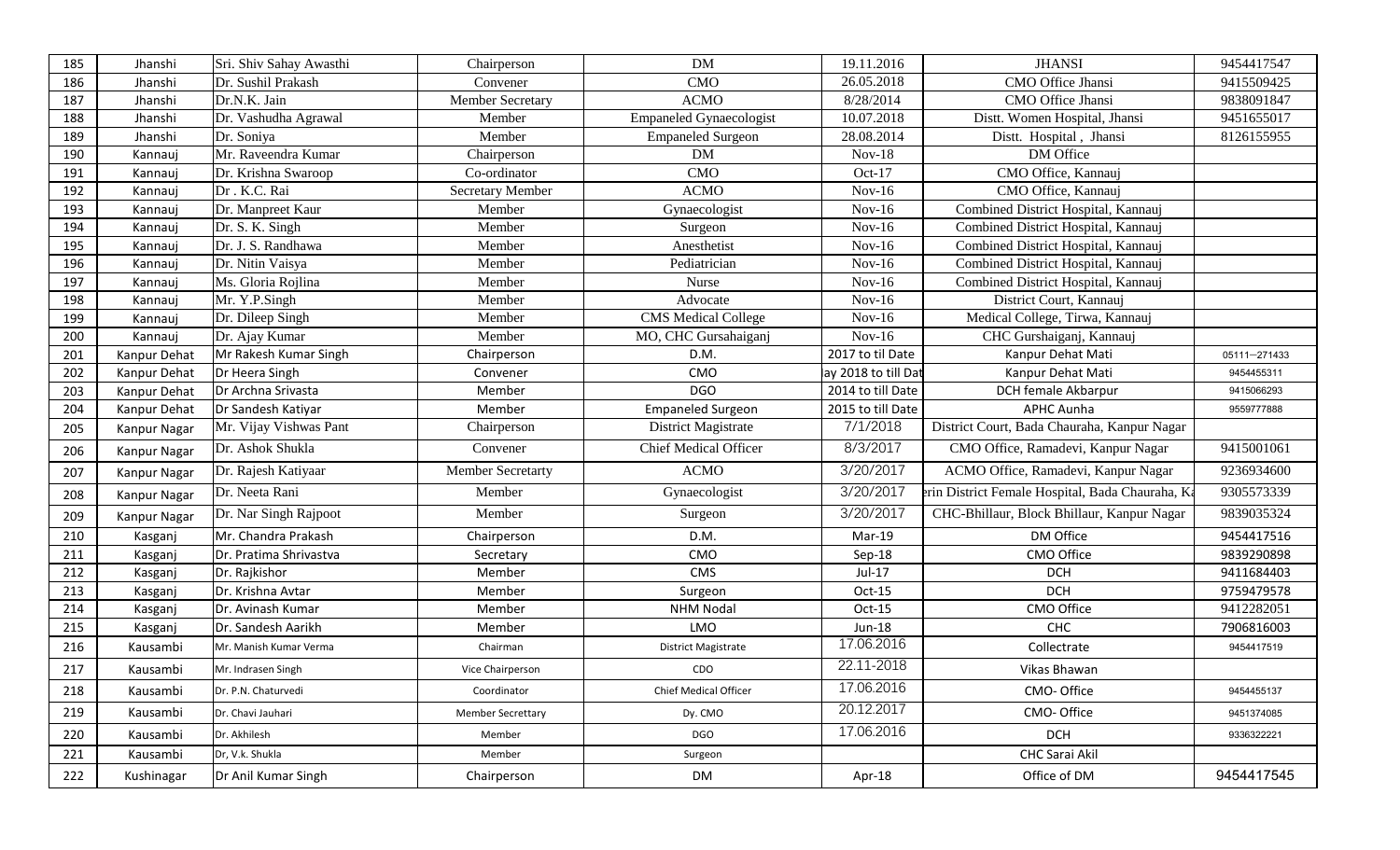| 223 | Kushinagar  | Dr Hari Charan Singh        | Convenar                | CMO                              | May-18           | Office of CMO                         | 9454455382 |
|-----|-------------|-----------------------------|-------------------------|----------------------------------|------------------|---------------------------------------|------------|
| 224 | Kushinagar  | Dr Bajrangi Pandey          | Member                  | CMS                              | Apr-18           | Office of CMS                         | 8005192768 |
| 225 | Kushinagar  | Dr Rohit Kumar              | <b>Member Secretary</b> | <b>DQC</b>                       | $May-17$         | Office of CMO                         | 9918488259 |
| 226 | Kushinagar  | Dr Manjula Chaudhari        | Member                  | LMO                              | $Nov-16$         | PPC PADRAUNA                          | 9839480510 |
| 227 | Kushinagar  | Dr Satish Singh             | Member                  | PEDIA                            | $Nov-16$         | <b>DCH KUSHINAGAR</b>                 | 9415828201 |
| 228 | Kushinagar  | Dr Dilip                    | Member                  | ANETHE.                          | $Nov-16$         | DCH KUSHINAGAR                        | 9450515362 |
| 229 | Kushinagar  | Dr Rajesh Kumar             | Member                  | PHYSI.                           | <b>Nov-16</b>    | DCH KUSHINAGAR                        | 9415320159 |
| 230 | Kushinagar  | Ms Gita                     | Member                  | NUS. SUP.                        | <b>Nov-16</b>    | <b>DCH KUSHINAGAR</b>                 | 9565530421 |
| 231 | Kushinagar  | Mr R K Sahani               | Member                  | REPRESENTAIVE LEGAL CELL         | NOV 20016        |                                       | 9839429566 |
| 232 | Kushinagar  | Dr Avdhesh Tiwari           | Member                  | PVT. NUR. HOME                   | <b>NOV 20016</b> | <b>BINA HOSPITOL, KASIA</b>           | 9451564440 |
| 233 | Kushinagar  | Dr S P Singh                | <b>Member Secretary</b> | <b>ACMO</b>                      | <b>NOV 20016</b> | Office of CMO                         | 7860116990 |
| 234 | Lalitpur    | Shri Manvendra Singh I.A.S. | अध्यक्ष                 | जिलाधिकारी                       | 2 वर्ष           | जिलाधिकारी ललितपुर                    | 9454417549 |
| 235 | Lalitpur    | Dr. Pratap Singh CMO        | उपाध्यक्ष               | मुख्य चिकित्सा अधिकारी           | 3 वर्ष           | मु0चि0अ0 कार्या0                      | 9415060292 |
| 236 | Lalitpur    | Dr.Ajay Bhale Nodal         | सचिव                    | अपर मुख्य चिकित्सा अधिकारी       | 4 वर्ष           | मु0चि0अ0 कार्या0                      | 9450082613 |
| 237 | Lalitpur    | Dr.Geetanjali Gynecology    | सदस्य                   | प्रसूति रोग बिशेषज्ञ             | 6 वर्ष           | जिला महिला चिकि0                      | 8004515171 |
| 238 | Lalitpur    | Dr.D.K.Raj Surgeon          | सदस्य                   | वरिष्ठ परामर्शदाता               | 6 वर्ष           | जिला पुरूष चिकि0                      | 9415586740 |
| 239 | Mahoba      | Shri Sahdev                 | Chairperson             | <b>District Magistrate</b>       | February 2018    | Collectorate Mahoba                   | 9454417534 |
| 240 | Mahoba      | Dr Suman                    | Convenor                | <b>Chief Medical Officer</b>     | May 2018         | CMO Office Mahoba                     | 8005192679 |
| 241 | Mahoba      | Dr Surendra Prasad          | <b>Member Secretary</b> | Addl. Chief Medical Officer (FP) | November 2016    | CMO Office Mahoba                     | 9839627166 |
| 242 | Mahoba      | Dr S K Verma                | Member                  | Gynecologist                     | November 2016    | District Hospital Mahoba              | 9415542312 |
| 243 | Mahoba      | Dr D K Sullere              | Member                  | Surgeon                          | November 2016    | District Hospital Mahoba              | 9450271287 |
| 244 | Maharajganj | Mr. Amarnath Upadhyay       | Chairperson             | <b>DM</b>                        | $Mar-18$         | <b>Collector Office</b>               | 9454417546 |
| 245 | Maharajganj | Dr. K.S Pandey              | Convener                | CMO                              | Aug- $17$        | Chief Medical Officer Office          | 8000519278 |
| 246 | Maharajganj | Dr. Rajendra prasad         | <b>Member Secretary</b> | <b>ACMO</b>                      | Apr-16           | Chief Medical Officer Office          | 9452936809 |
| 247 | Maharajganj | Dr. R.R. Rai                | Member                  | Surgeon                          | Apr-16           | <b>District Cambind Hospital</b>      | 9415824813 |
| 248 | Maharajganj | Dr Shalini Verma            | Member                  | <b>LMO</b>                       | Jul-18           | <b>CHC</b> Paratawal                  | 9236162114 |
| 249 | Mainpuri    | Sri Pramod Kumar Uppadhayay | Chair Person            | District Magistrate              |                  | Collectrot, Mainpuri                  | 9454417511 |
| 250 | Mainpuri    | Dr Ashok Kumar Pandey       | Convener                | CMO                              |                  | CMO Office, Mainpuri                  | 8005192680 |
| 251 | Mainpuri    | Dr G P Shukla               | Sec. Member             | ACMO (RCH)                       |                  | CMO Office, Mainpuri                  | 9838924060 |
| 252 | Mainpuri    | Dr Uma Chaudhary            | Gynee                   | Member                           |                  | District Women Hospital, Mainpuri     | 9458891833 |
| 253 | Mainpuri    | Dr Gaurav Pareek            | Surgen                  | Member                           |                  | District Hospial, Mainpuri            | 9458284421 |
| 254 | Mathura     | डों एस के त्यागी            | अध्यक्ष                 | मुख्य चिकित्सा अधिकरी            |                  | मुख्य चिकित्सा अधिकारी कार्यालय मथुरा | 9412015860 |
| 255 | Mathura     | डा दिलीप जाटव               | सचिव सदस्य              | अपर मुख्य चिकित्साधिकारी-प0क0    |                  | मुख्य चिकित्सा अधिकारी कार्यालय मथुरा | 9837701429 |
| 256 | Mathura     | डॉ वर्षा तिवारी             | सदस्य                   | स्त्री रोग विशेषज्ञ              |                  | बी0एल तिवारी मैमेरियल हॉस्पीटल मथुरा  | 9997188464 |
| 257 | Mathura     | डॉ वीरेन्द्र तिवारी         | सदस्य                   | शल्य चिकित्सक                    | 6/13/2016        | बी0एल तिवारी मैमेरियल हॉस्पीटल मथुरा  | 9897127444 |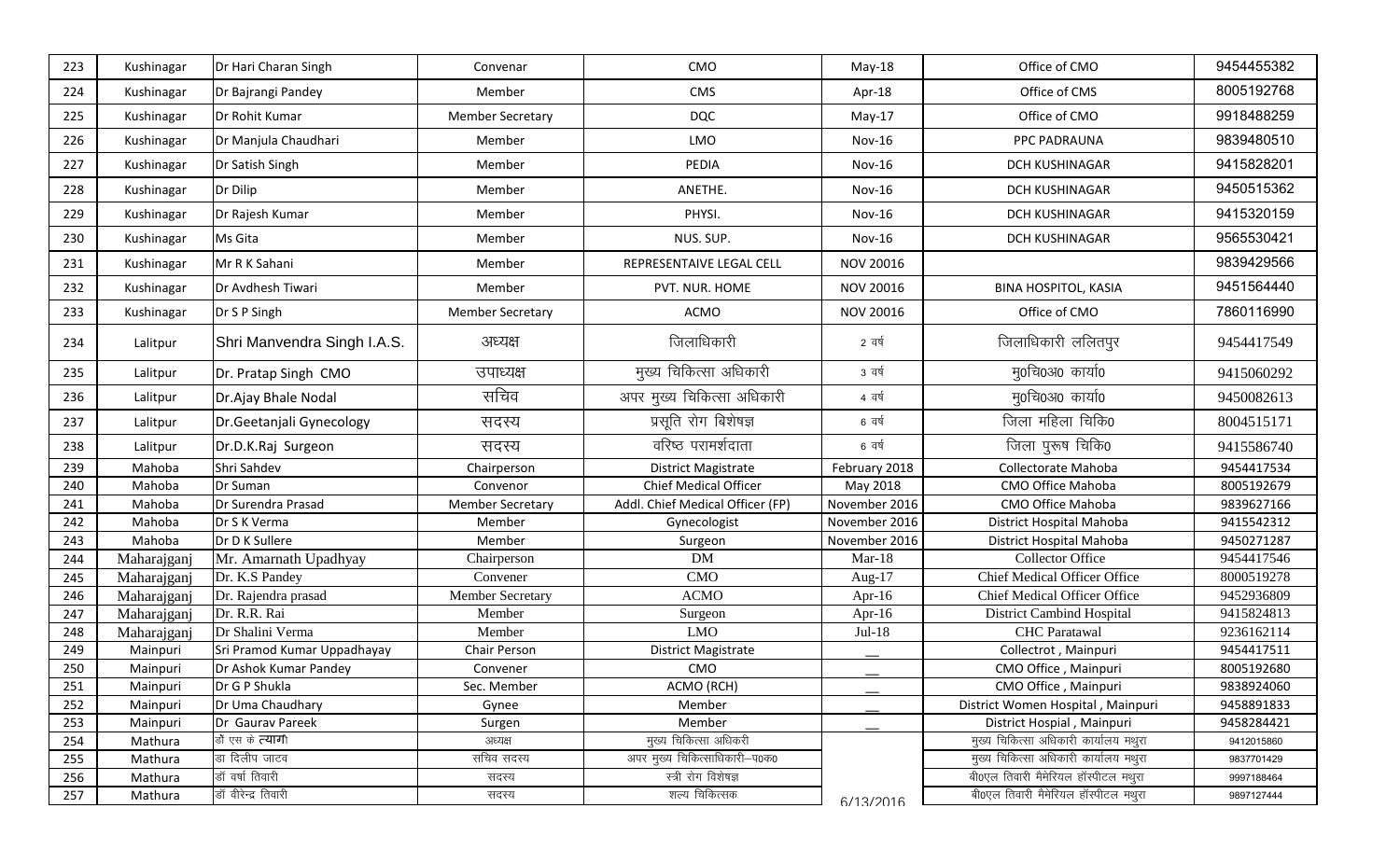| 258        | Mathura                   | डॉ देवेन्द्र मोहन                 | सदस्य                   | ऐनेस्थेटिस्ट / बाल रोग विशेषज्ञ / फिजिशियन                       | $V = V - V - V$    | जिला चिकित्सालय, मथुरा                     | 9837061392 |
|------------|---------------------------|-----------------------------------|-------------------------|------------------------------------------------------------------|--------------------|--------------------------------------------|------------|
| 259        | Mathura                   | विनीता दास                        | सदस्य                   | जिला चिकित्सालयों के नर्सिंग सुपरिन्टेडेंट / उप<br>सुपरिन्टेडेंट |                    | जिला चिकित्सालय ,मथुरा                     | 9410226991 |
| 260        | Mathura                   | डॉ शालिनी अग्रवाल                 | सदस्य                   | प्रतिनिधि-FOGSI/IMA                                              |                    | प्राईवेट हॉस्पीटल , मथुरा                  | 9837038481 |
| 261        | Meeruth                   | श्रीमान अनिल ढींगरा               | अध्यक्ष                 | जिलाधिकारी                                                       | 2017-18            | कार्यालय जिलाधिकारी मेरठ                   | 9454417566 |
| 262        | Meeruth                   | डॉ॰ राजकुमार                      | संयोजक                  | मुख्य चिकित्साधिकारी                                             | 2017-18            | कार्यालय मुख्य चिकित्साधिकारी मेरठ         | 9411022892 |
| 263        | Meeruth                   | डॉ॰ पूजा शर्मा                    | सचिव सदस्य              | अपर मुख्य चिकित्साधिकारी (प०क०)                                  | 2017-18            | कार्यालय मुख्य चिकित्साधिकारी मेरठ         | 9837023494 |
| 264        | Meeruth                   | डॉ॰ वीर सिंह                      | सदस्य                   | शल्य चिकित्सक                                                    | 2017-18            | साम्॰स्वा॰के॰ सरधना                        | 9759225815 |
| 265        | Meeruth                   | डॉ॰ ईश्वरी देवी बत्रा             | सदस्य                   | स्त्री रोग विशेसज्ञ                                              | 2017-18            | जिला महिला चिकित्सालय मेरठ                 | 9997272454 |
| 266        | Mirzapur                  | Sri.Anurag Patel                  | chairperson             | <b>DM</b>                                                        | 23.04.17           | Collectrate MZP                            | 9454417567 |
| 267        | Mirzapur                  | Dr.O.P.Tiwari                     | Convenor                | CMO                                                              | 27.10.17           | CMO Office MZP                             | 9454455171 |
| 268        | Mirzapur                  | Dr.R.S.Ram                        | Member secretary        | ACMO-RCH                                                         | 16.12.15           | CMO Office MZP                             | 9838626313 |
| 269        | Mirzapur                  | Dr. Sanjay Pandey                 | Member                  | Surgeon                                                          | 07.06.17           | DWH-MZP                                    | 9451623007 |
| 270        | Mirzapur                  | Dr.Manju Lata                     | Member                  | MO-DWH                                                           | 16.07.16           | DWH-MZP                                    | 9450333675 |
| 271        | Moradabad                 | Shri Rakesh Kumar                 | Chairperson             | <b>DM</b>                                                        | May-16             | Civil Line Moradabad                       | 9415906240 |
| 272        | Moradabad                 | Dr. Vinita Agnihotri              | Convener                | CMO                                                              | 07.07.2017         | Civil Line Moradabad                       | 9412237224 |
| 273        | Moradabad                 | Dr. Deepak verma                  | <b>Member Secretary</b> | <b>ACMO</b>                                                      | 01.05.2018         | Civil Line Moradabad                       | 9012588380 |
| 274        | Moradabad                 | Dr. Ranveer Singh                 | Member                  | <b>DYCMO</b>                                                     | 01.05.1018         | Civil Line Moradabad                       | 9927259062 |
| 275        | Moradabad                 | Dr. V. K. Goyal                   | Member                  | <b>MS</b>                                                        | 26.04.2014         | Civil Line Moradabad                       | 9412746110 |
| 276        | Moradabad                 | Dr. Sunita Pandey                 | Member                  | Gyne                                                             | 01.08.2015         | Civil Line Moradabad                       | 9412746110 |
| 277        | Muzaffarnagar             | Dr P S Mishra                     | Chairperson             | Chief Medical officer                                            | 9/23/2016          | CMO Office, Muzaffar Nagar                 | 9634092001 |
| 278        | Muzaffarnagar             | Dr. Amita Garg                    | Convener                | CMS, District Women Hospital                                     | 9/23/2016          | District Women Hospital, Muzaffar Nagar    | 9634092040 |
| 279        | Muzaffarnagar             | Dr. P.K Aggarwal                  | Member                  | <b>CMS, District Male Hospital</b>                               | 9/23/2016          | District Male Hospital, Muzaffar Nagar     | 9454455282 |
| 280        | Muzaffarnagar             | Dr O.P Singh                      | Member                  | One Medical Anesthetist (DH)                                     | 9/23/2016          | District MALE Hospital, Muzaffar Nagar     | 9897485077 |
| 281        | Muzaffarnagar             | Dr R.K Dabre                      | Member                  | One Medical specialist(DH)                                       | 9/23/2016          | CMO Office, Muzaffar Nagar                 | 9412230368 |
| 282        | Muzaffarnagar             | Dr Abha Atray                     | Member                  | One Medical Pediatrician (DH)                                    | 9/23/2016          | District Male Hospital, Muzaffar Nagar     | 9719366414 |
| 283        | Muzaffarnagar             | Mrs M G Siddque                   | Member                  | One Nursing cadre(DH)                                            | 9/23/2016          | District Male Hospital, Muzaffar Nagar     | 8126548909 |
| 284        | Muzaffarnagar             | Mrs Renu Luthra                   | Member                  | One Nursing cadre(DWH)                                           | 9/23/2016          | District Women Hospital, Muzaffar Nagar    | 9358913151 |
| 285        | Muzaffarnagar             | Dr Rajender Thakral               | Member                  | One Representative from Medical                                  | 9/23/2016          | Thakral Pathologist, Sadar Bajar, Muzaffar | 9897007163 |
|            |                           |                                   |                         | professional bodies(IMA/FOGSI)                                   |                    | Nagar                                      |            |
| 286<br>287 | Muzaffarnagar<br>Pilibhit | Dr. Sunil Kumar Aggarwal          | <b>Member Secretary</b> | ACMO FP                                                          | 4/23/2018          | CMO Office, Muzaffar Nagar                 | 9411867413 |
|            |                           | Dr.Akhilesh Mishra                | President               | <b>DM</b>                                                        | 3 <sub>month</sub> | DM Residence Pilibhit                      |            |
| 288        | Pilibhit                  | Dr.Seema Agrawal                  | Conviner                | CMO                                                              | 2month             | <b>CMO Residence</b>                       | 8126764842 |
| 289        | Pilibhit                  | Dr.CM Chaturvedi                  | Secratery/Member        | ACMO-RCH                                                         | 5 years            | <b>Hospital Compound</b>                   | 9418287651 |
| 290        | Pilibhit                  | Dr.PK Agrawal                     | Member                  | Surgeon                                                          | 5 years            | <b>Hospital Compound</b>                   | 9719110579 |
| 291        | Pilibhit                  | Dr. Anita Chaurasia               | Member                  | Surgeon                                                          | 4 years            | Hospital Compound                          | 9411494202 |
| 292        | Pilibhit                  | Dr. Pushpa pant                   | Member                  | Surgeon                                                          | 4 years            | Hospital Compound                          | 8859369562 |
| 293        | Pratapgarh                | District Megistrate, Pratapgarh   | President               |                                                                  | 01.12.2016         |                                            |            |
| 294        | Pratapgarh                | Chief Medical Officer, Pratapgarh | Convener                |                                                                  | 01.12.2016         | CMO, Office Pratapgarh                     | 6386685822 |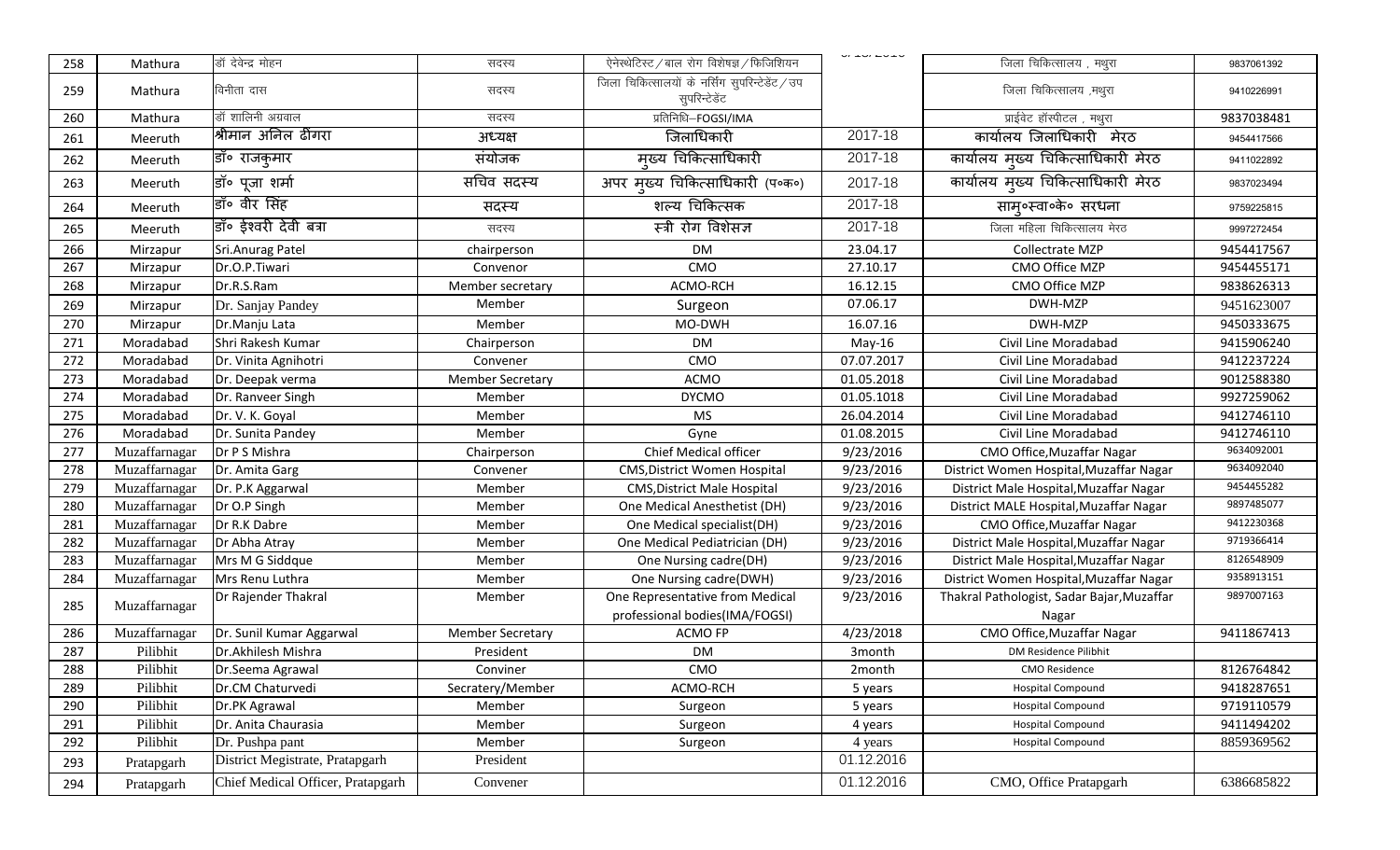| 295 | Pratapgarh                      | Dr. Neelima Sonkar                          | Member                  | Gynaecologist                     | 01.12.2016  | Disterict Women Hospital Pratapgarh             | 7755046669 |
|-----|---------------------------------|---------------------------------------------|-------------------------|-----------------------------------|-------------|-------------------------------------------------|------------|
| 296 | Pratapgarh                      | Dr.R.C.Tripathi                             | Member                  |                                   | 01.12.2016  | Disterict Hospital Pratapgarh                   | 9919715275 |
| 297 | Pratapgarh                      | ACMO, RCH Pratapgarh                        | Member Secretary        | Surgeon                           | 01.12.2016  | CMO, Office Pratapgarh                          | 9415250283 |
| 298 | Raebareli                       | Shri Sanjay Khatri                          | Chairperson             | DM Raebareli                      | Aug- $17$   | Office of the DM Raebareli                      | 9454417559 |
| 299 | Raebareli                       | Dr. D.K.Singh                               | Convener                | CMO Raebareli                     | $Jan-17$    | Office of the CMO Raebareli                     | 8005192689 |
| 300 | Raebareli                       | Dr. Nagendra Prasad                         | Member                  | <b>ACMO</b> Raebareli             | $Jul-15$    | Office of the CMO Raebareli                     | 9450369095 |
| 301 | Raebareli                       | Dr. Renu Chaudhari                          | Member                  | Gynaecologist                     | Aug- $15$   | Office of District Hospital Female Raebareli    | 9839112777 |
| 302 | Raebareli                       | Dr. J.K.Lal                                 | Member                  | Surgeon D.H.Male                  | $Jul-16$    | Office of District Hospital Male Raebareli      | 9415743241 |
| 303 | Rampur                          | Mr. Aunjaneya Kumar Singh                   | Chairperson             | DM                                | 02/2018     | Rampur                                          | 9454417573 |
| 304 | Rampur                          | Dr. S.K. Sharma                             | Convener                | CMO                               | 07/2017     | Rampur                                          | 9412287650 |
| 305 | Rampur                          | Dr. R.K.Gangwaar                            | Member Seecretary       | ACMO (RCH)                        | 06/2016     | Rampur                                          | 9927555565 |
| 306 | Rampur                          | Dr. Sanjeev Kumar Agarwal                   | Member                  | ACMO(Nodal-FP)                    | 10/2017     | Rampur                                          | 9412089694 |
| 307 | Rampur                          | Dr. Charu Dhall                             | Member                  | MS                                | 06/2016     | Rampur                                          | 9719291723 |
| 308 | Rampur                          | Dr. Rajesh kumar                            | Member                  | <b>MS</b>                         | 08/2015     | Rampur                                          | 9415175648 |
| 309 |                                 | Sant kabir nagar Mr. Ravish Gupta           | Chairperson             | D.M                               | 2/10/2019   | District Collect red, Sant kabir nagar          | 9454417529 |
| 310 |                                 | Sant kabir nagar   Dr. Hargovind Singh      | Vice Chairperson        | <b>CMO</b>                        | 11/2/2018   | CMO Office Sant kabir nagar                     | 8005192919 |
| 311 | Sant kabir nagar Dr. G.M. Sukla |                                             | <b>Member Secretary</b> | <b>ACMO-FP</b>                    | 10/1/2017   | CMO Office Sant kabir nagar                     | 9415038392 |
| 312 |                                 | Sant kabir nagar Dr. Santosh Kumar Tripathi | Member                  | Anesthetist                       | 8/1/2016    | CDH Sant kabir nagar                            | 8299645925 |
| 313 | Sant kabir nagar Dr. Sunil      |                                             | Member                  | Pediatrician                      | 8/1/2016    | CDH Sant kabir nagar                            | 9415041197 |
| 314 |                                 | Sant kabir nagar Dr. Uma Srivastava         | Member                  | Gynae                             | 5/17/2018   | CDH Sant kabir nagar                            | 9936676318 |
| 315 |                                 | Sant kabir nagar Dr. A.K. Srivastava        | Member                  | Private Acridet Nursing home      | 8/1/2016    | Shikha hospital Sant kabir nagar                | 9839371725 |
| 316 |                                 | Sant kabir nagar Mrs. Saroj Maurya          | Member                  | <b>Nursing Cader</b>              | 8/1/2016    | CDH Sant kabir nagar                            | 9956479515 |
| 317 |                                 | Sant kabir nagar Mr. Shailendra Yadav       | Member                  | District Leval DGC                | 8/1/2016    | Vidhik cell Sant kabir nagar                    | 9760658434 |
| 318 |                                 | Sant kabir nagar   Dr. R.K. Chaudhary       | Member                  | member-Volunteer                  | 8/1/2016    | Sparsk hospital Sant kabir nagar                | 9793140672 |
| 319 |                                 | Sant kabir nagar   Dr. Ashok Chaudhary      | Member                  | Member-IMA                        | 8/1/2016    | Sant kabir nagar                                | 9936618454 |
| 320 | Sambhal                         | Mr Avinash Krishn Singh                     | Chairperson             | District Magistrate               | Sept'2018   | Collectrate Bahjoi District Sambhal (UP)        | 9454416890 |
| 321 | Sambhal                         | Dr Amita singh                              | Convener                | <b>CMO</b>                        | July'2017   | CMO officer, CHC Bahjoi District<br>Sambhal(UP) | 805193665  |
| 322 | Sambhal                         | Dr Azfar Kamal                              | <b>Member Secretary</b> | <b>ACMO</b>                       | Dec' 2018   | CMO officer, CHC Bahjoi District<br>Sambhal(UP) | 9412151322 |
| 323 | Sambhal                         | Dr Pradeep Agrawal                          | Member                  | Surgeon                           | April' 2016 | CHC Gunnaor District Sambhal(UP)                | 9412121960 |
| 324 | Sambhal                         | Dr Ranjna Singh                             | Member                  | <b>Empaneled Gynaecologist</b>    | Sept'2017   | DCH Sambhal District Sambhal(UP)                | 9412449472 |
| 325 | Shahjahanpur                    | SHRI AMRIT KUMAR Tirpathi                   | president               | distt magistrate                  | 1/1/2017    | DM COMPOUND SPN                                 | 9454417527 |
| 326 | Shahjahanpur                    | DR. R. P. RAWAT                             | conveyner               | cheif medical officer             | 1/1/2017    | CMO OFFICE SPN                                  | 8005192694 |
| 327 | Shahjahanpur                    | <b>DR. SANJAY AGRWAL</b>                    | co conveyner            | additional cmo                    | 1/1/2017    | CMO OFFICE SPN                                  | 8005192898 |
| 328 | Shahjahanpur                    | <b>DR. RITU RASTOGI</b>                     | member                  | obstetrics                        | 1/1/2017    | DWH SPN                                         | 9411026527 |
| 329 | Shahjahanpur                    | <b>DR. MAHENDRA KUMAR</b>                   | member                  | surgeon                           | 1/1/2017    | DH SPN                                          | 9415051347 |
| 330 | Shahjahanpur                    | <b>DR. SURESH KUMAR</b>                     | member                  | anaesthetic                       | 1/1/2017    | DH SPN                                          | 9936844441 |
| 331 | Shahjahanpur                    | DR. A. K. SINGH                             | member                  | paediatrician                     | 1/1/2017    | DH SPN                                          | 7753933642 |
| 332 | Shahjahanpur                    | <b>DR. VIKAS TANDON</b>                     | member                  | private accreditated nursing home | 1/1/2017    | TONDAN NURSING                                  | 9415060367 |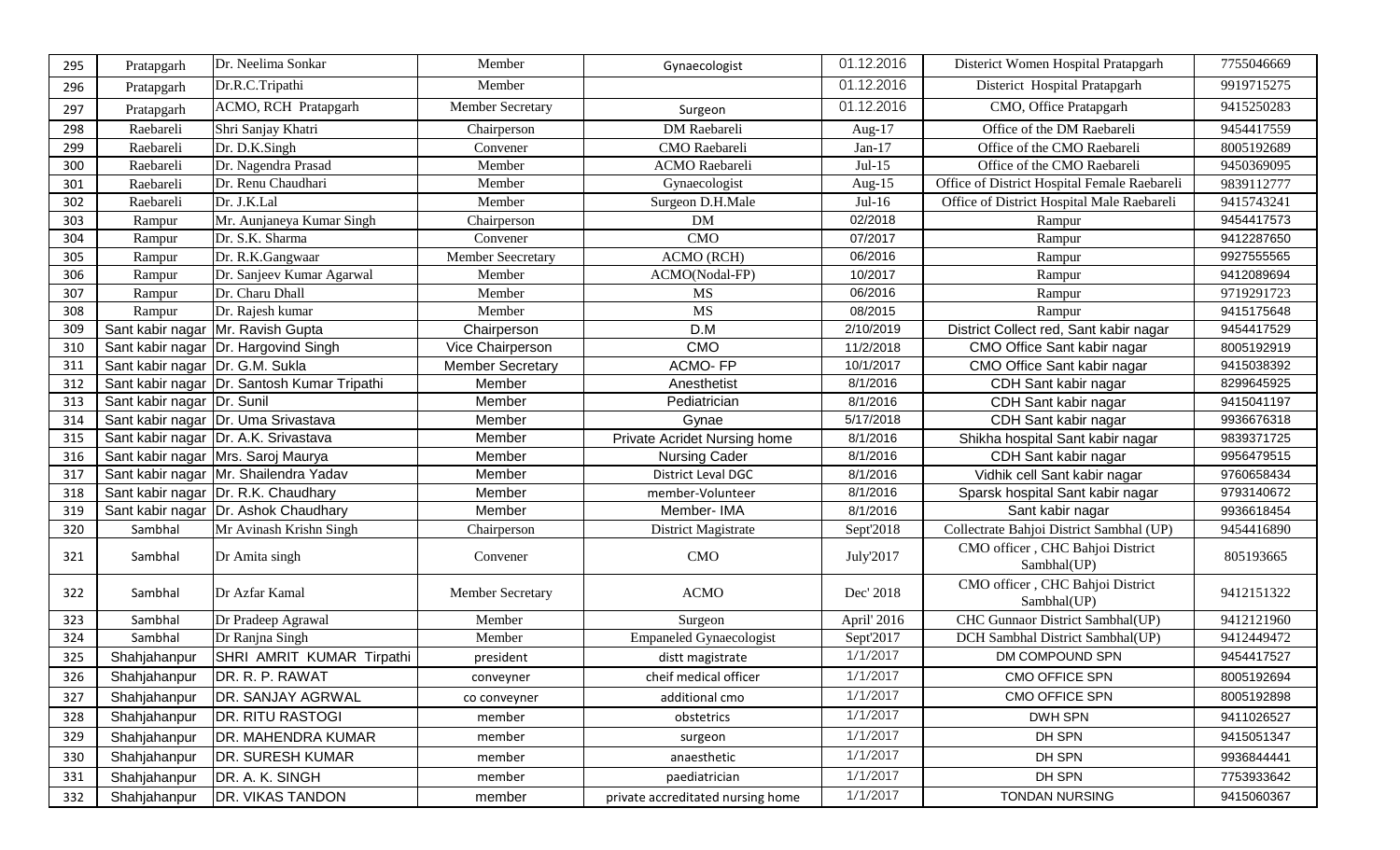| 333 | Shahjahanpur | <b>MRS ROUTH KAUSHAL</b>  | member                                         | nursing cader                 | 1/1/2017   | <b>DWH SPN</b>                                      | 8545037525   |
|-----|--------------|---------------------------|------------------------------------------------|-------------------------------|------------|-----------------------------------------------------|--------------|
| 334 | Shahjahanpur | <b>SHRI RAJEEV MISHRA</b> | member                                         | distt level d.g.c             | 1/1/2017   | JAJI CMPOUND SPN                                    | 9415035746   |
| 335 | Shahjahanpur | <b>SHRI OMKAR MANISHI</b> | member                                         | representative -ngo           | 1/1/2017   | <b>GHORAN TALAIYA SPN</b>                           | 9415528407   |
| 336 | Shahjahanpur | <b>DR. YOGESH KAUL</b>    | member                                         | representative -ima           | 1/1/2017   | FRIENDS COLONY SPN                                  | 9415119098   |
| 337 | Shamli       | Mr. Akhlesh Singh         | Chairperson                                    | I.A.S, District Magistrate    | 11/14/2018 | Shamli                                              | 9454416996   |
| 338 | Shamli       | Dr. Sanjay Bhatnagar      | Conveynor                                      | Chief Medical Officer         | 12/21/2018 | Shamli                                              | 9412204431   |
| 339 | Shamli       | Dr. Safal Kumar           | Member                                         | <b>ACMO FP</b>                | 10/7/2016  | Shamli                                              | 9837166453   |
| 340 | Shamli       | Dr. Anita Batra           | Member                                         | Gynaecologist                 | 10/7/2016  | CHC Shamli                                          | 7417865826   |
| 341 | Shamli       | <b>NA</b>                 | Member                                         | Surgeon                       |            | <b>NA</b>                                           | <b>NA</b>    |
| 342 | Shamli       | Dr. Jagmohan              | Member                                         | Anaesthetist                  | 10/7/2016  | Shamli                                              | 8923204050   |
| 343 | Shrawasti    | Mr. Deepak Meena          | Chairperson                                    | D.M.(IAS)                     | Jun-17     | District Shrawasti                                  | 9454417538   |
| 344 | Shrawasti    | Dr.V.K.Singh              | Convener                                       | CMO                           | Jun-17     | <b>CMO Office Shrawasti</b>                         | 8005192695   |
| 345 | Shrawasti    | Dr.Rajat Singh            | Member                                         | Surgeon                       | 16-Nov     | CHC Ikauna Shrawasti                                | 9936238005   |
| 346 | Shrawasti    | Dr. Ramgopal              | Member                                         | Gynaecologist                 | 17-Sep     | <b>DCH Bhinga Shrawasti</b>                         | 9792730180   |
| 347 | Shrawasti    | Dr.Uday Nath              | <b>Member Secretary</b>                        | <b>ACMO</b>                   | 18-Jun     | CMO Office Shrawasti                                | 9919762926   |
| 348 | Sonebhadra   | Mr. Ankit Kumar Agarwal   | Chairperson                                    | <b>DM</b>                     | Feb-19     | DM-Office Sonebhadra                                | 9454147569   |
| 349 | Sonebhadra   | Dr. S.P. Singh            | Convener                                       | <b>CMO</b>                    | $Sep-17$   | CMO-Office Sonebhadra                               | 9415243543   |
| 350 | Sonebhadra   | Dr. S.K. Verma            | Member Secretary                               | <b>ACMO</b>                   | 4/1/2018   | <b>CMO-Office Sonebhadra</b>                        | 7388991225   |
| 351 | Sonebhadra   | Dr. Geeta jaiswar         | Member                                         | Gynaecologist                 | 23-2-2017  | DCH Robertsganj                                     | 9415392976   |
| 352 | Sultanpur    | श्री दिव्य प्रकाश गिरि    | जिलाधिकारी / अध्यक्ष                           |                               |            |                                                     | 05362-240441 |
| 353 | Sultanpur    | डा0 सी0बी0एन0 त्रिपाठी    | मुख्य चिकित्सा<br>अधिकारी / संयोजक             |                               |            |                                                     | 9454455357   |
| 354 | Sultanpur    | डा0 राम आसरे              | अपर मुख्य चिकित्सा<br>आर0सी0एच0 / सदस्य<br>सचि |                               |            |                                                     | 9415120985   |
| 355 | Sultanpur    | डा0 उर्मिला चौधरी         | इम्पैनल्ड स्त्री रोग<br>विषेषज्ञ / सदस्य       |                               |            |                                                     | 9415771192   |
| 356 | Sultanpur    | डा0 वी0बी0 सिंह           | इम्पैनल्ड सर्जन / सदस्य                        |                               |            |                                                     | 9415046031   |
| 357 | Sitapur      | डा0 आर0 के0 नैयर          | अध्यक्ष                                        | मुख्य चिकित्सा अधिकरी         | 281382018  | मुख्य चिकित्साधिकारी आवास सिविल लाइन्स<br>सीतापुर । | 8005193730   |
| 358 | Sitapur      | डा0 सुरेन्द्र साही        | सचिव सदस्य                                     | अपर मुख्य चिकित्साधिकारी-प0क0 | 05/2014    | कार्यालय मुख्य चिकित्सा अधिकारी सीतापुर।            | 9415157825   |
| 359 | Sitapur      | डा0 सुषमा कर्णवाल         | सदस्य                                          | स्त्री रोग विशेषज्ञ           | 11/14      | जिला महिला चिकित्सालय सीतापुर।                      | 8005192797   |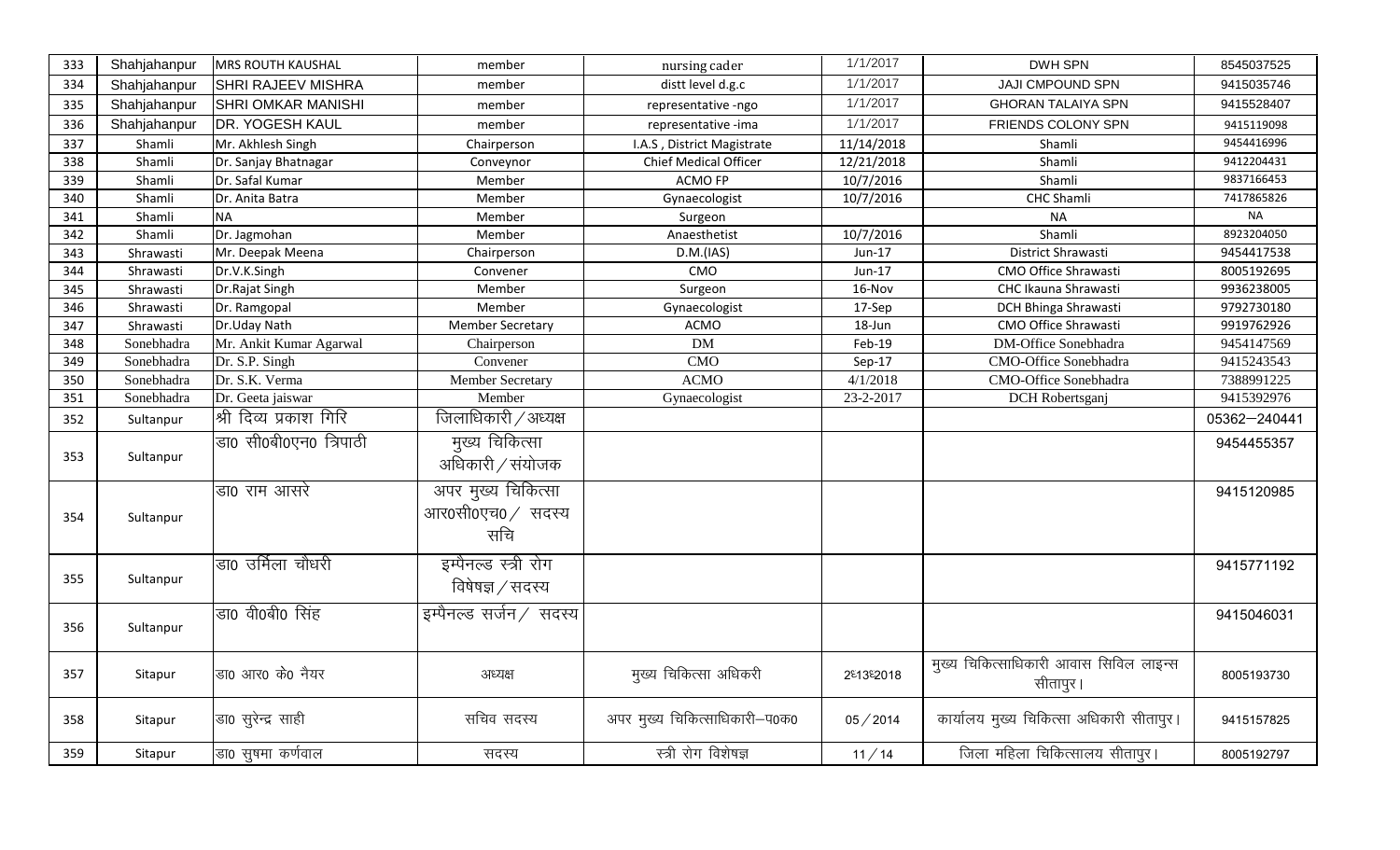| 360 | Sitapur   | डा0 सुरेन्द्र साही        | सदस्य                   | शल्य चिकित्सक                                                    | 11/14      | कार्यालय मुख्य चिकित्सा अधिकारी सीतापुर।        | 9450170569  |
|-----|-----------|---------------------------|-------------------------|------------------------------------------------------------------|------------|-------------------------------------------------|-------------|
| 361 | Sitapur   | डा0 गोपल सिंह             | सदस्य                   | ऐनेस्थेटिस्ट / बाल रोग<br>विशेषज्ञ / फिजिशियन                    | 11/14      | जिला चिकित्सालय सीतापुर।                        | 9412524604  |
| 362 | Sitapur   | सिस्टर ए.पी. त्रिपाठी     | सदस्य                   | जिला चिकित्सालयों के नर्सिंग<br>सुपरिन्टेडेंट / उप सुपरिन्टेडेंट | 11/14      | जिला महिला चिकित्सालय सीतापुर।                  | 8960692675  |
| 363 | Sitapur   | डा0 विनोद त्रिपाठी        | सदस्य                   | प्रतिनिधि-FOGSI/IMA                                              | 05/14      | घूरामऊ बंगला, सीतापुर                           | 9450893222  |
| 364 | Unnao     | Mr.Rakesh Kumar Gupta     | Chairman                | City Magistrate                                                  | $Jul-18$   | DM Office                                       |             |
| 365 | Unnao     | Dr.Lalta Prasad           | Convener                | CMO                                                              |            | CMO Office Unnao                                | 8005192700  |
| 366 | Unnao     | Dr A.K.Rawat              | <b>Member Secretary</b> | <b>ACMO-RCH</b>                                                  |            | CMO Office Unnao                                | 8005193021  |
| 367 | Unnao     | Dr.Sanjay Varma           | Member                  | MS-Surgeon                                                       |            | Uma Shanker Dixit District Male Hospital Unnac  | 9415725337  |
| 368 | Unnao     | Dr.Rani Bala              | Member                  | MS-Gynae                                                         |            | Uma Shanker Dixit District Female Hospital Unna | 9415042627  |
| 369 | Varanasi  | Mr. Surendra Singh IAS    | Chairperson             | <b>DM</b>                                                        | Jun-18     | DM Office                                       | 9454417579  |
| 370 | Varanasi  | Dr. V. B Singh            | Convener                | CMO                                                              | Jun-16     | CMO Office                                      | 9415301513  |
| 371 | Varanasi  | Dr.A. K. Maurya           | <b>Member Secretary</b> | <b>ACMO RCH</b>                                                  | Mar-17     | CMO Office                                      | 9918902101  |
| 372 | Varanasi  | Dr. P.D Gupta             | Member                  | Gynaecologist                                                    | $Mar-15$   | CMO Office                                      | 9839881866  |
| 373 | Varanasi  | Dr. Sarika Rai            | Member                  | Gynaecologist                                                    | $Mar-15$   | CMO Office                                      | 9839310989  |
| 374 | Balrampur | Mr Krishnkarunesh         | Chairperson             | District Magistrate                                              | 2018       | District Balrampur                              | 9454 470536 |
| 375 | Balrampur | DR. Ghanshyam Singh       | Secretary               | CMO                                                              | 2017       | District Balrampur                              | 9415037014  |
| 376 | Balrampur | DR. Kamal Asarf           | Member                  | <b>ACMO RCH</b>                                                  | 2016       | CMO office Balrampur                            | 9119906438  |
| 377 | Balrampur | Dr R.K Singh              | Member                  | <b>Empaneled Gynaecologist</b>                                   | 2016       | <b>DWH Balrampur</b>                            | 9415188393  |
| 378 | Balrampur | DR.R.P.Mishra             | Member                  | Surgeon                                                          | 2016       | <b>DCH Balrampur</b>                            | 9956424752  |
| 379 | J P Nagar | Shri Umesh Mishr          | Chairperson             | <b>NA</b>                                                        | Jan-19     | District Magistrate Office, District Amroha     | 9454417571  |
| 380 | J P Nagar | Dr. Ramesh Chandra Sharma | Convener                | <b>NA</b>                                                        | Dec-17     | CMO Office, TP Nagar Choraha Amroha             | 9412719250  |
| 381 | J P Nagar | Dr. Gopilal               | <b>Member Secretary</b> | <b>NA</b>                                                        | Jul-18     | CMO Office, TP Nagar Choraha Amroha             | 9412630992  |
| 382 | J P Nagar | Dr. Prabha Rani           | Member                  | <b>NA</b>                                                        | Mar-18     | District Combind Hospital, Amroha               | 7060971845  |
| 383 | J P Nagar | Dr. Pushlata Shami        | Member                  | <b>NA</b>                                                        | Jul-18     | District Combind Hospital, Amroha               | 9457697107  |
| 384 | Allahabad | श्री भानू चन्द्र गोस्वामी | अध्यक्ष                 | जिलाधिकरी                                                        | 2/20/2019  | प्रयागराज                                       | 9454417517  |
| 385 | Allahabad | डा0 (मेजर) जी0एस0बाजपेई   | संयोजक                  | मुख्य चिकित्सा अधिकरी                                            | 2/11/2018  | प्रयागराज                                       | 9415753457  |
| 386 | Allahabad | डा0 सत्येन राय            | सचिव सदस्य              | अपर मुख्य चिकित्साधिकारी-प0क0                                    | 4/22/2018  | प्रयागराज                                       | 9559291670  |
| 387 | Allahabad | डा0 नीलमा धवन             | सदस्य                   | स्त्री रोग विशेषज्ञ                                              | 8/20/2015  | प्रयागराज                                       | 9451051078  |
| 388 | Allahabad | डा0 राजेश अग्रवाल         | सदस्य                   | शल्य चिकित्सक                                                    | 8/20/2015  | प्रयागराज                                       | 9415366090  |
| 389 | Firozabad | कृ0 नेहा शर्मा            | अध्यक्ष                 | जिलाधिकरी                                                        | मार्च 2017 | सिविल लाईन फिरोजाबाद।                           | 9454417510  |
| 390 | Firozabad | डा0 एस0के0दीक्षित         | संयोजक                  | मुख्य चिकित्सा अधिकरी                                            | जनवरी 2017 | सिविल लाईन फिरोजाबाद।                           | 9012089999  |
| 391 | Firozabad | डा० एस०के०एस० राना        | सचिव सदस्य              | अपर मुख्य चिकित्साधिकारी-प0क0                                    | जनवरी 2015 | सिविल लाईन फिरोजाबाद।                           | 7248882733  |
| 392 | Firozabad | डा0 साधना रौठार           | सदस्य                   | स्त्री रोग विशेषज्ञ                                              | फरवरी 2017 | जिला महिला चिकित्सालय, फिरोजाबाद।               | 8005192704  |